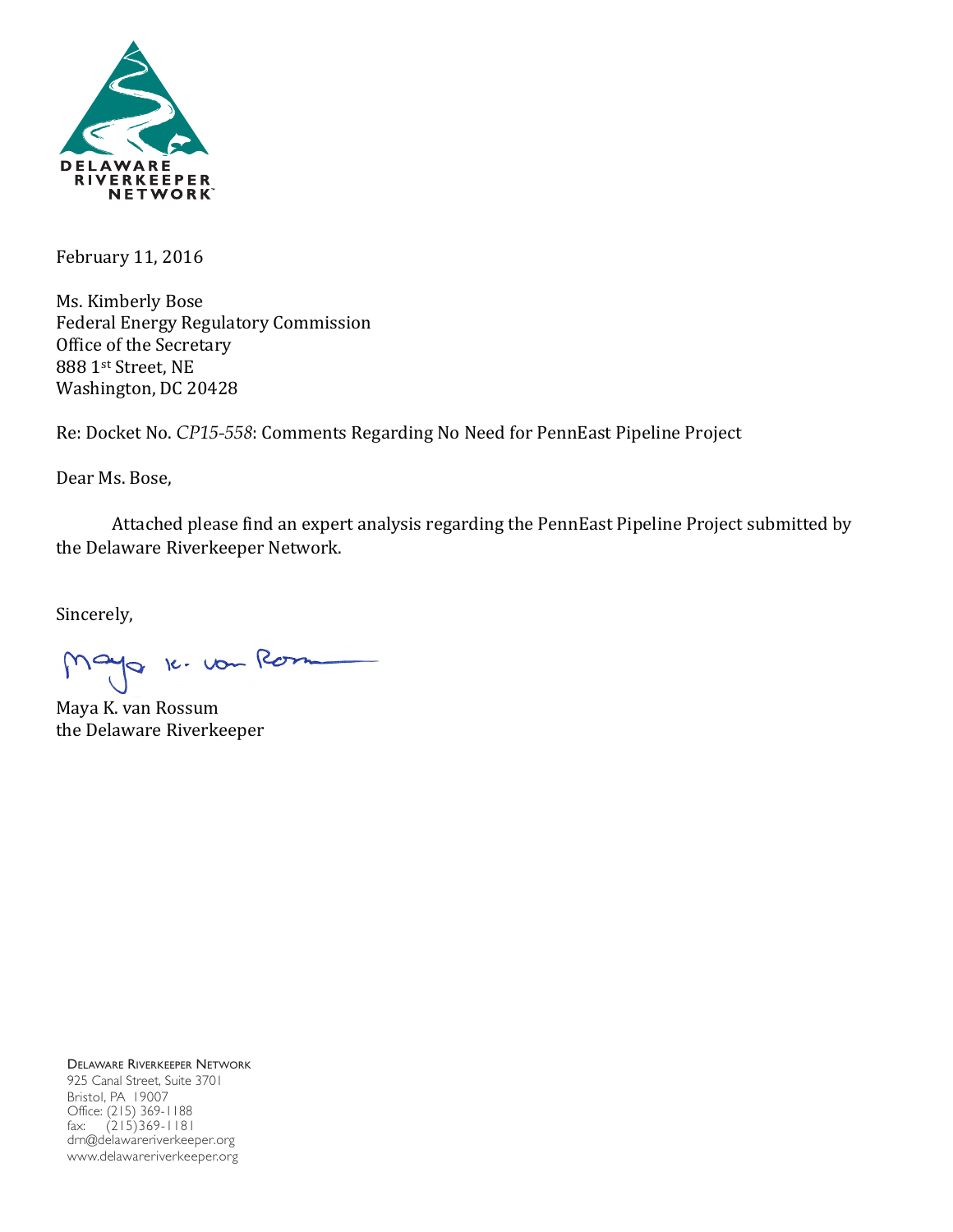

# **The Short and Long-Term Consequences of the Construction of the PennEast Pipeline– A White Paper**

# **Prepared for:**

## **Delaware Riverkeeper Network**

925 Canal Street, Suite 3701 Bristol, PA 19007 (P) (215) 369-1188 (F) (215)369-1181 drn@delawareriverkeeper.org www.delawareriverkeeper.org

# **Prepared by:**

# **Princeton Hydro, LLC**

1108 Old York Road, Suite 1 Post Office Box 720 Ringoes, New Jersey 08551 (P) 908.237.5660 (F) 908.237.5666 [www.princetonhydro.com](http://www.princetonhydro.com/)

*July 2015*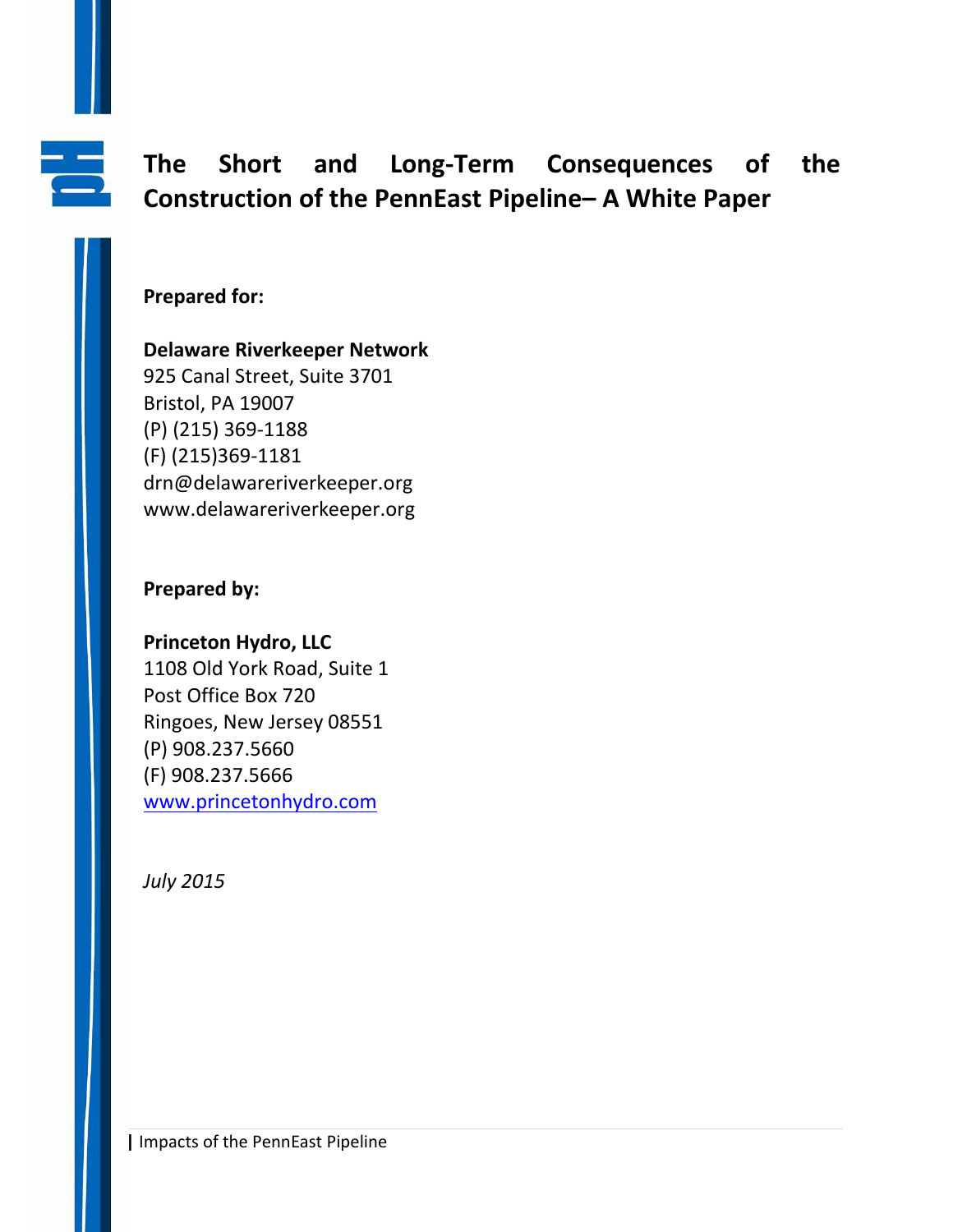#### **A White Paper**

## **The Short and Long-Term Consequences of The Construction of the PennEast Pipeline**

#### **1. The PennEast Pipeline Project**

The PennEast Pipeline is a joint venture effort of AGL Resources, NJR Pipeline Co, South Jersey Industries, PSEG Power LLC, Spectra Energy Partners and UGI Energy. The pipeline's purpose is to transfer natural gas extracted via "fracking" processes from the shale fields of Luzerne County PA to the Transcontinental Gas Pipe Line Co.'s Trenton-Woodbury Lateral located in Mercer County, N.J. (Figure 1). From its point of origin in Luzerne County it would run through the Lehigh Valley of Pennsylvania in an approximately southeasterly direction cutting through Northampton, Carbon and a portion of northern Bucks Counties. Some of the municipalities in Pennsylvania that the pipeline affects or runs close to include Moore, Bath, Upper and Lower Nazareth, Lower Saucon, Riegelsville, Williams and Durham Townships. The pipeline will cross under the Susquehanna River and Lehigh River and cross under the Delaware River near Durham Township, PA. The line then crosses into New Jersey near Holland Township, in northern Hunterdon County. From there it will continue in an approximately southeasterly direction, running through or close to the following municipalities Milford, Alexandria, Kingwood, West Amwell, East Amwell, Lambertville, Hopewell, Kingston, Pennington and Princeton. In Mercer County the pipeline terminates at the Transco Trenton-Woodbury interconnection.

Overall, the pipeline cuts a path approximately 108 miles long and directly impacts over 1200 + acres of land. Approximately 85% of the affected lands are located within the watershed boundaries of the Delaware River ecosystem. As will be noted repeatedly herein, as well as crossing under the Delaware, Lehigh and Susquehanna Rivers, the pipeline crosses under approximately 80 streams, the vast majority of which are protected under PADEP's Exceptional Value and High Quality regulations, the NJDEP's Category-1, anti-degradation regulations, and the Delaware River Basin Commission's Special Protection Waters anti-degradation regulations. The affected streams are identified in Section 2 of this white paper.

It should be noted that the "pipeline" includes the various appurtenant facilities required for the transport of the gas. These include access/maintenance roads, compressor units, metering stations, regulator stations, delivery stations, holders, valves, and the other infrastructure elements critical to the pipeline's operations. These components of the pipeline are all above ground and are neither benign nor passive operational elements of the system.

While the pipeline itself is 36" in diameter, there will be a 50 foot wide permanent right-of-way (ROW). However, during the pipeline's construction the actual work corridor will vary between 90 feet to 125 feet in width. The temporary and permanent ROWs greatly increase the overall footprint of the pipeline project and the total amount of environmental damage that will be accrued. Once the ROW is cleared it will be kept in a cleared state after the completion of the project in order to facilitate the required periodic inspections and required maintenance of the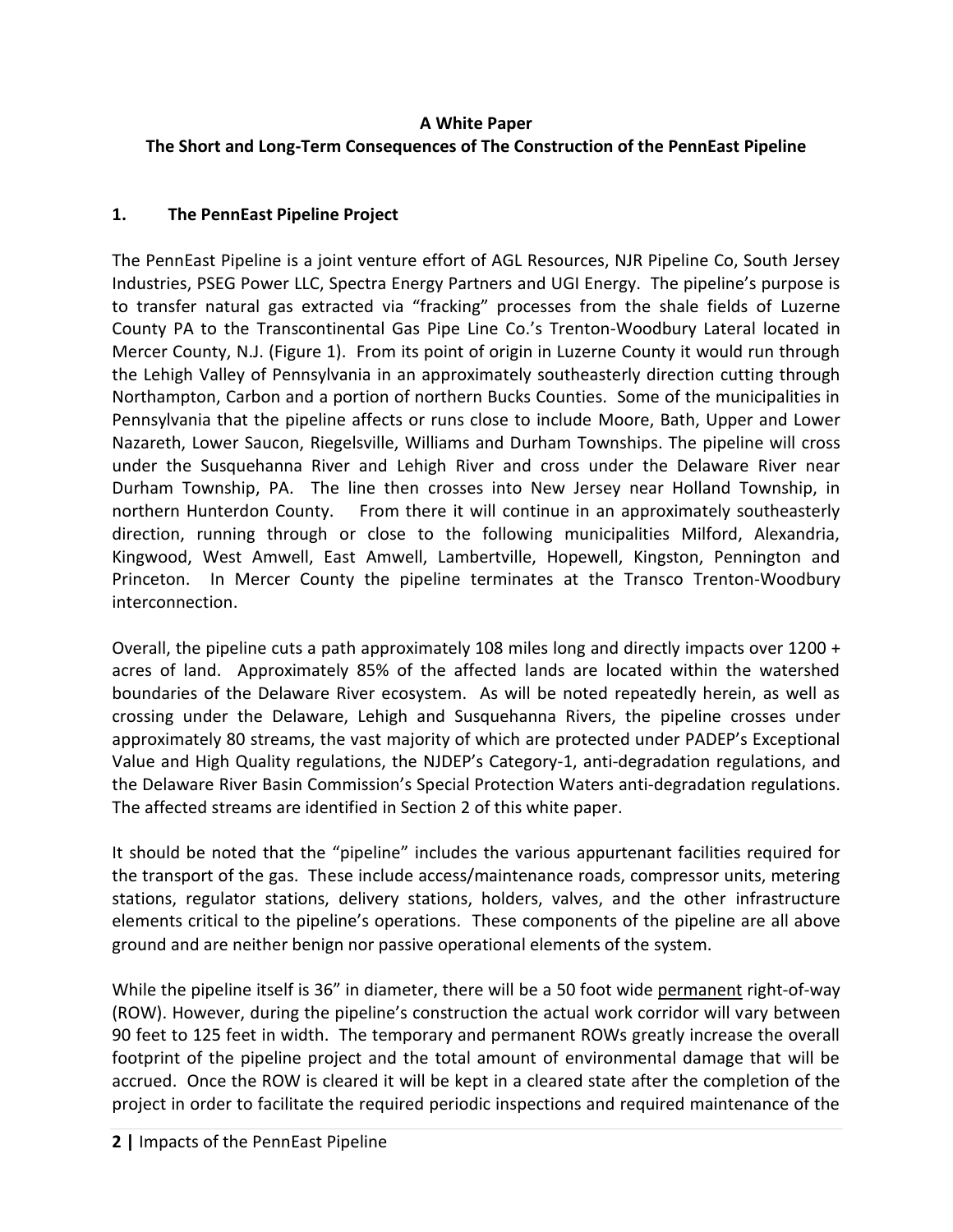pipeline. Along other pipeline routes it has been shown that restoration measures undertaken in constructions zones do not result in near-term ecological restoration and in some cases are themselves a source of enduring impact as the result of high levels of soil compaction. Thus the effects of the project will extend far beyond the actual point in time that the pipeline is installed and construction activities completed.

The balance of this white paper discusses how the PennEast Pipeline will irreversibly disturb and alter the ecological properties of natural waterways including high quality waters, a variety of habitats, preserved farmland and preserved, public open-space.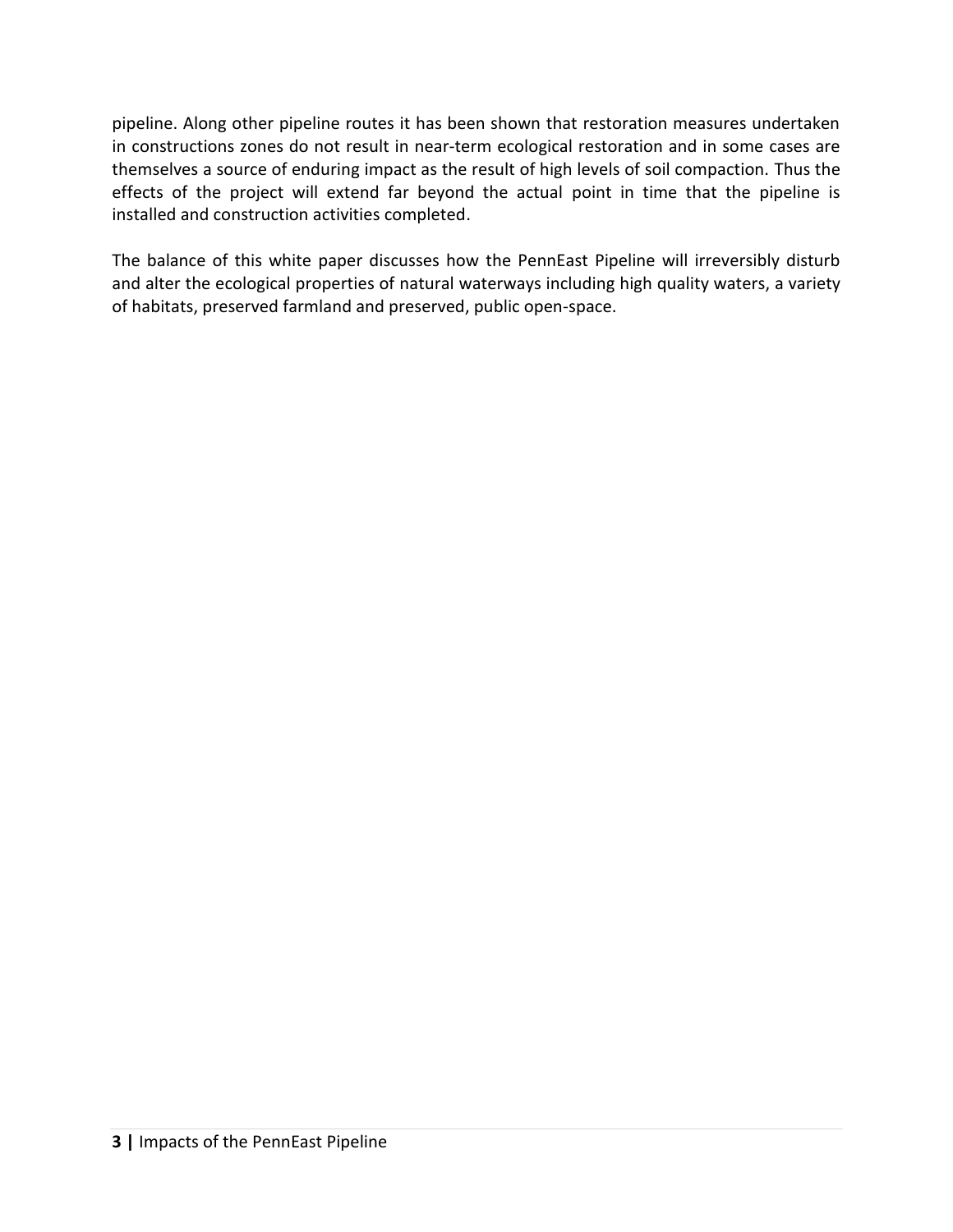

**Figure 1 Proposed Pathway of PennEast Pipeline**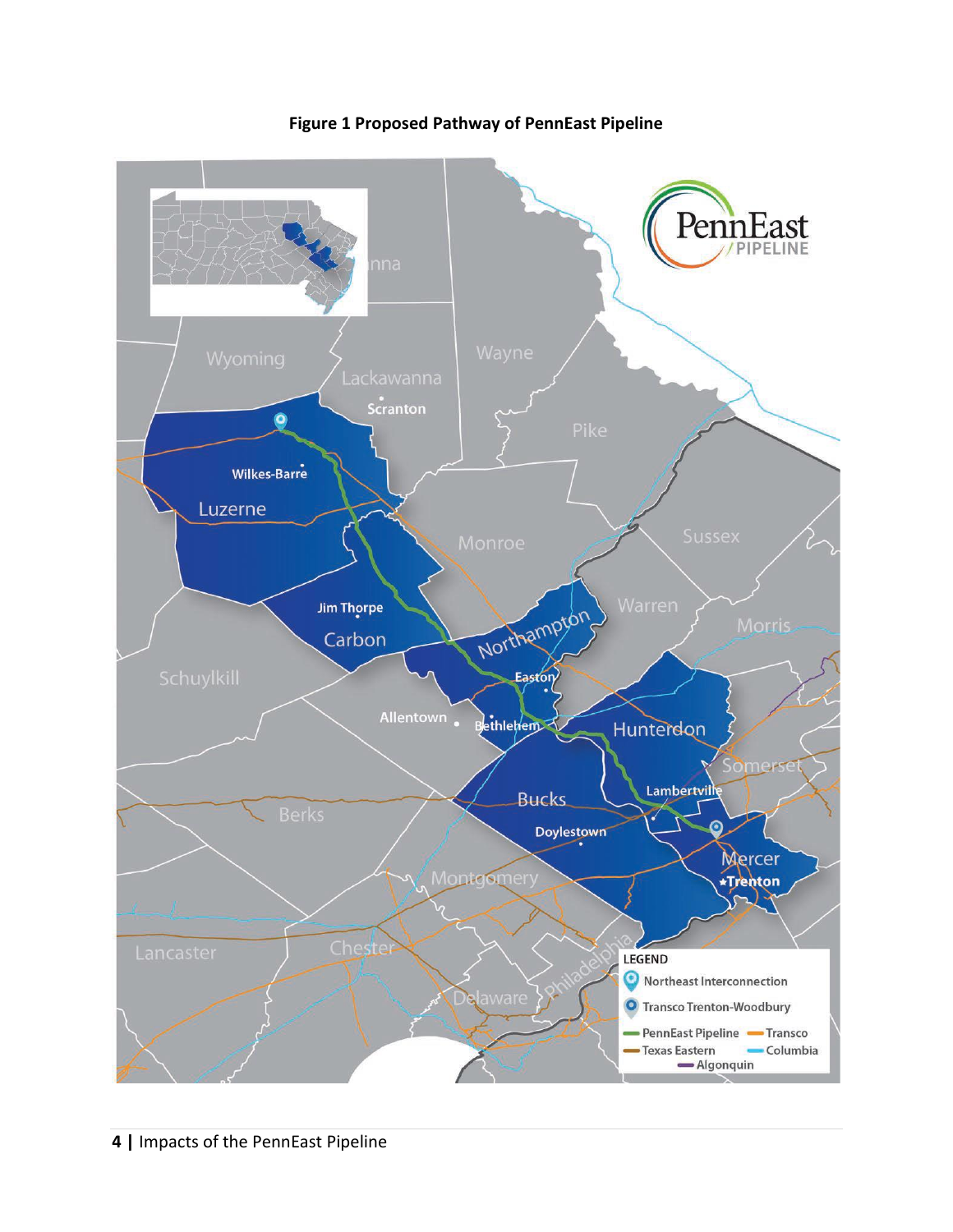#### **2. Environmental Consequences of the PennEast Pipeline**

#### **2.1 Environmental Impact Analysis**

The National Environmental Policy Act (NEPA) of 1969 defines the procedural requirements used by all federal government agencies to comprehensively evaluate the environmental impacts and risks of a project. The findings of the evaluation are then presented in an Environmental Assessment (EA) and/or an Environmental Impact Statement (EIS). The NEPA process is designed to ensure that all the project's positive and negative environmental factors are equally weighted and appropriately appraised as part of the official decision-making process. The evaluation process must include an assessment of alternatives to the preferred project approach, including a No Action alternative. The evaluation process also involves the solicitation and utilization of public comment and input.

The Natural Gas Act of 1938 (NGA) governs all aspects of interstate transportation and sale of natural gas, and gives the Federal Energy Regulatory Commission (FERC) authority over all such pipeline projects. FERC is an independent federal agency that regulates the interstate transmission of electricity, natural gas, and oil. FERC is charged by Congress "with evaluating whether interstate natural gas pipeline projects proposed by private companies should be approved". The Energy Policy Act of 2005 gave FERC additional responsibilities as outlined in an updated Strategic Plan. As part of that responsibility, FERC approves the siting and abandonment of interstate natural gas pipelines and storage facilities. This must involve the analysis of the project's environmental impacts, with that analysis conducted in a manner consistent with NEPA requirements.

The Clean Water Act and the State issued Water Quality Certificate serve as the links triggering the need for a thorough environmental review and documentation that State environmental requirements are being met. Both the New Jersey and Pennsylvania wetland and surface water regulations are linked to Sections 401 and 404 of the Clean Water Act.

#### **2.2 Overview of Environmental Concerns Associated the PennEast Pipeline Project**

The PennEast Pipeline will convey gases extracted from the Marcellus Shale fields located in Luzerne County, PA. Defined as an unconventional gas, the Marcellus Shale gas differs from conventional gas resources in a number of ways including the means by which the gas is collected and transported from its point of origin to its point of distribution.

As noted above there is more to the PennEast pipeline than the pipeline itself. As per the Pipeline Safety Coalition [\(www.pscoalition.org\)](http://www.pscoalition.org/), the infrastructure associated with any Marcellus Shale pipeline, including the PennEast pipeline, consists of the following:

- Well Head and Well Pad (where the gas is extracted)
- Water Lines (Fresh Water and Flowback; associated with the fracking process)
- Production Lines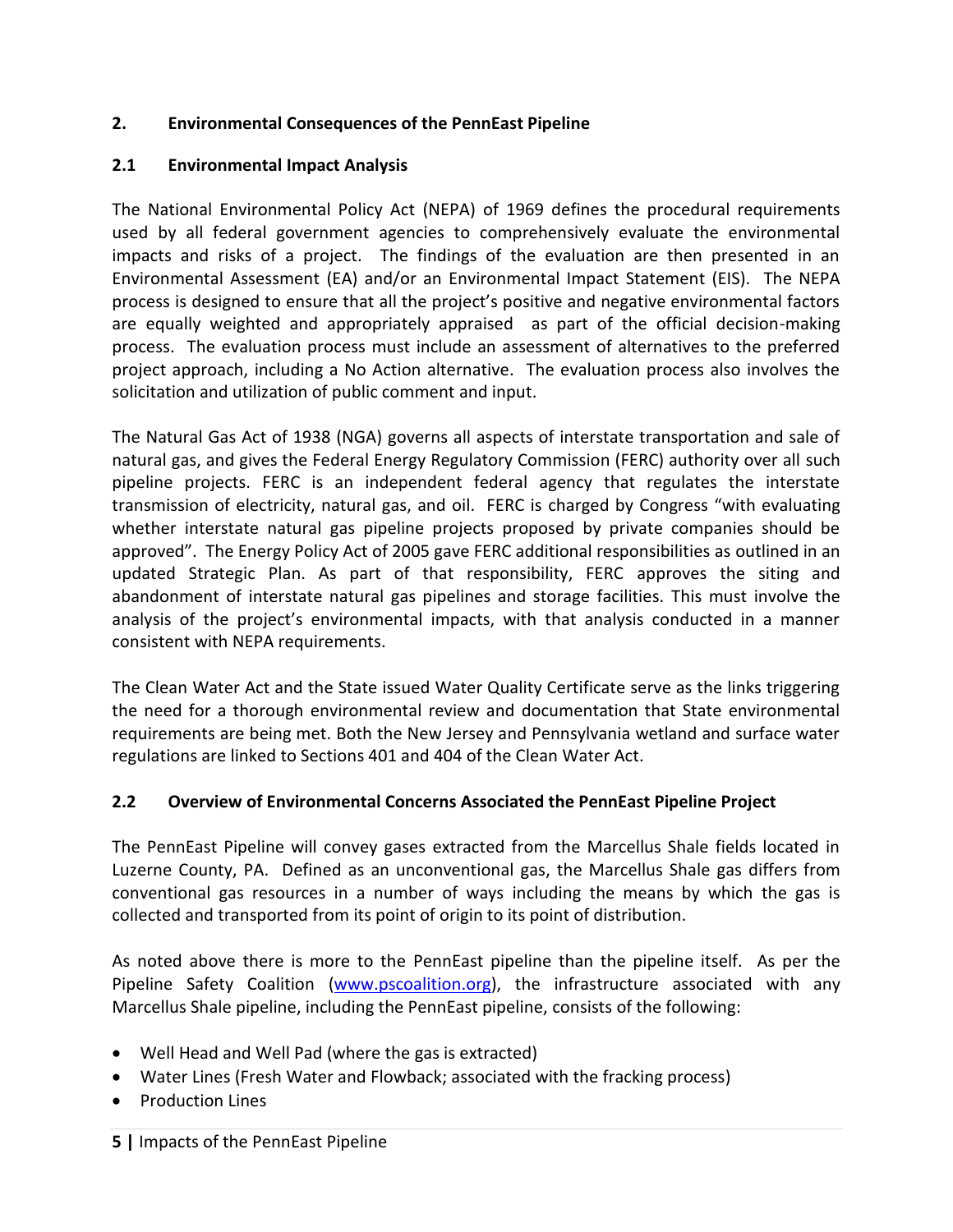- Gathering Lines
- Gas Processing Plants
- Gas Transmission Pipelines
- Compressor Station
- Valves Smart Pig and Smart Pig Launchers (elements associated with various on-going maintenance, inspection and cleaning operations of the pipeline)
- Citygate (the point where the local pipeline connects to an interstate or distribution pipeline)
- Distribution Lines

The siting of the pipeline occurs under the oversight of the Federal Energy Regulatory Commission (FERC). However, FERC does not issue any of the environmental permits needed for the construction of the pipeline, and where required (as is the case with the PennEast pipeline) any State Water Quality Certificates. In this case, the environmental review of the pipeline's construction and the eventual issuance of the majority of the required permits (including all Water Quality Certificates) is the responsibility of the Pennsylvania Department of Environmental Protection (PADEP) and the New Jersey Department of Environmental Protection (NJDEP), with additional permitting required from the US Army Corps of Engineers and a Docket issued by the Delaware River Basin Commission. As will be discussed in further detail in Section 3 of this white paper, it is the collective responsibility of PADEP and NJDEP, and these other regulatory bodies, to rigorously evaluate and assess both the short-term environmental impacts associated with the construction of the pipeline as well as the long-term environmental impacts resulting from its construction, operation and maintenance.

PennEast asserts in its project Fact Sheet:

*"Our team of engineers and consultants planned this route by balancing the most direct route for the pipeline with numerous environmental, structural, conservation and land use factors. The route is designed to minimize any impacts to the environment and communities along the way." 1*

However, along its path in both Pennsylvania and New Jersey, the proposed PennEast Pipeline will cross through environmentally important and critical lands. These include Pennsylvania State Game Lands (#40 and #128), Hickory Run State Park, Boulder Field Natural Area (a National Natural Landmark), Mud Swamp Natural Area, Weiser State Forest, Beltsville State Park, the Kittatinny Ridge, the Appalachian Trail Corridor, the Sourland Mountain Preserve, other State and County parklands, preserved farmland, and areas of cultural significance. Along the route the pipeline traverses steeply sloped areas characterized by erosion prone soils. Many of the affected areas provide critical habitat to a number of threatened and endangered species and species of concern including Bald Eagle, Harrier Hawk, Bobolink and other grassland bird species, Wood Turtle, Bog Turtle, Indiana Bat, Northern Long-Ear Bat, Brook Snaketail Dragonfly and Dwarf Wedge Mussel.

 $\overline{a}$ <sup>1</sup> http://penneastpipeline.com/wp-content/uploads/2015/01/PennEast\_Overview\_11-7-14.pdf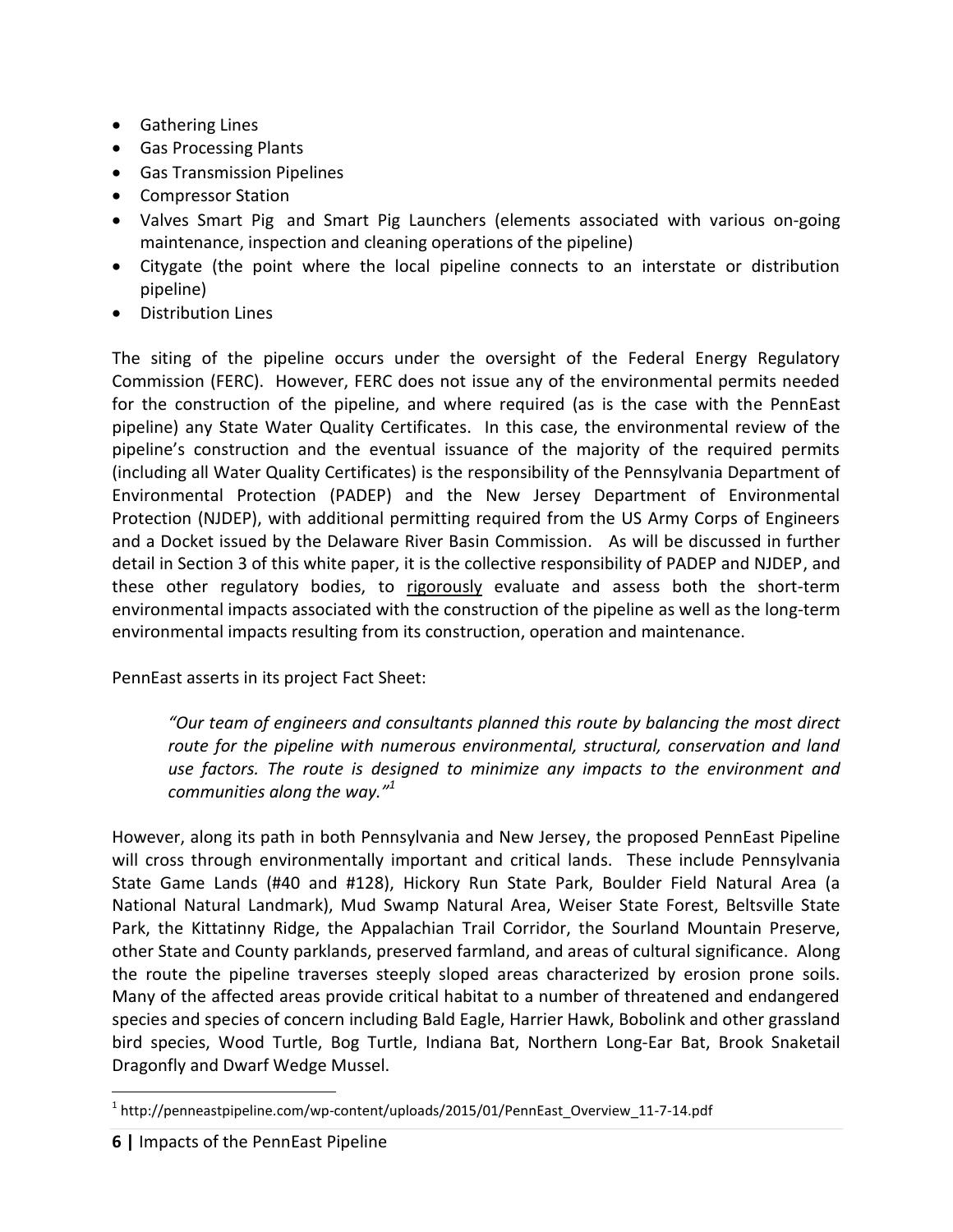The pipeline will also cross under the Susquehanna River, the Lehigh River, and the Wild and the Scenic Delaware River. Although these larger pipeline crossings will be accomplished using directional boring techniques, the crossing of more than 80 smaller streams and tributaries will be accomplished using basic excavation and back-fill techniques. Many of these smaller waterways are ranked within Pennsylvania as Exceptional Value (EV) and High Quality (HQ) and in New Jersey as Category 1 (C-1). Among the affected streams are Mud Run, Wild Creek, Pohopoco Creek, Aquashicola Creek, Spring Mills Brook, Harihokake Creek, Hakihokake Creek, Nishisakawick Creek, Little Nishisakawick Creek, Locatong Creek, Wickecheoke Creek, and Alexauken Creek. These waters are documented trout production and trout maintenance streams. This includes streams pristine enough to support viable populations of native brook trout. Clearing of the forest canopy and vegetation growing adjacent to these streams alters their thermal properties and nutrient and sediment loading dynamics thereby threatening their ability to sustain a trout fishery. These changes to the adjacent stream corridors can also affect the food chain dynamics of the system by altering the composition of the benthic and aquatic insect communities and increasing the propensity for algae blooms.

The pipeline also runs through wetlands, floodplains and riparian areas that are part of the functional ecosystems of the EV, HQ and C-1 waterways. Each of these is a high quality ecosystem and each is an intrinsic element that adds to the ecological functionality and complexity of each waterway. As per the NJDEP Landscape database, the lands through which the pipeline traverses once in New Jersey includes lands mapped as providing habitat for Species of Concern (Rank 2), State Threatened (Rank 3) and State Endangered (Rank 4) species. Filling and/or draining these lands will change not only their hydrologic properties but could negatively affect the hydrology of the adjacent stream ecosystems. Additionally, changes to the plant communities of the traversed wetlands, floodplains and riparian areas can cause trickle down effects on the food chain dynamics of the streams with which they are associated.

One of the immediate "disconnects" related to work conducted in the above noted EV, HQ and C-1 waters is that PennEast uses the FERC definition rather than the State definition of waterways when discussing stream and river crossings. Referencing the PennEast authored fact sheet on stream crossings<sup>2</sup>, streams are divided into three categories:

- Minor (streams ≤10' wide at the water's edge at the time of construction),
- Intermediate (perennial stream crossings >10' wide but <100' wide at the water's edge at the time of construction), and
- Major (crossings >100' wide at the water's edge at the time of construction).

The pipe installation technique implemented at each stream crossing will largely be determined by the stream crossing's designation; minor, intermediate or major. Simple, open ditch techniques will be employed for the "minor" crossings while directional boring will be reserved for the "major" crossings. Obviously, the smaller streams, which include headwater, ephemeral

 $\overline{a}$ <sup>2</sup> http://penneastpipeline.com/wp-content/uploads/2015/01/PennEast\_Crossing\_Rivers.pdf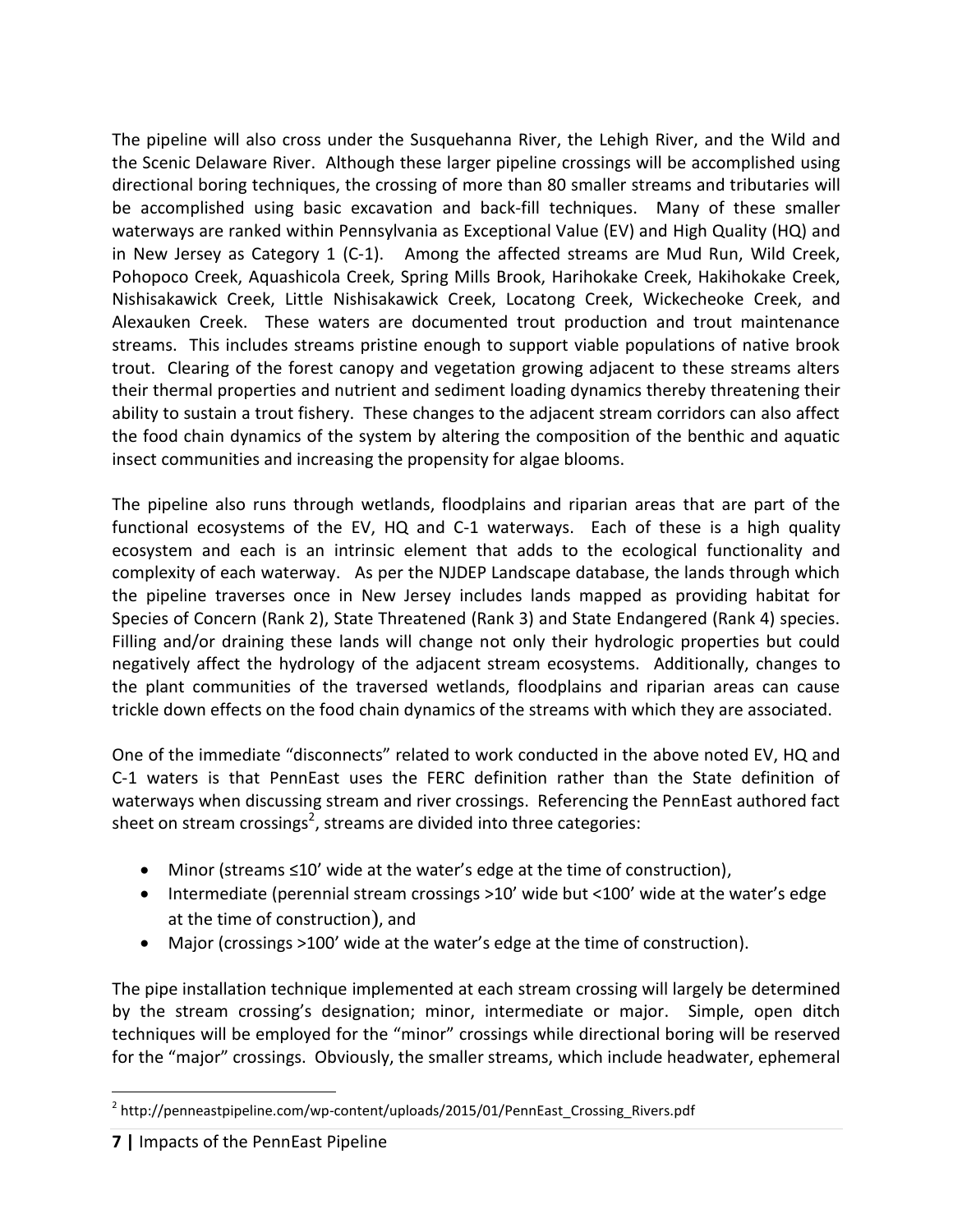and intermittent waterways, will receive the lowest level of construction sensitivity even though these are the waterways of greatest environmental sensitivity and importance.

Although the focus of this paper is on the environmental impacts attributable to the pipeline, it is important to note that the PennEast Pipeline also traverses through populated areas creating along those sections of the pathway a risk to the health, safety and welfare of the affected populous. For example, over its length the pipeline disturbs wellhead areas that function in the critical recharge of potable water supplies. Each of these transgressions represents a potential impact to a unique public drinking water supply. Pipelines and associated compressor stations are also a source of air pollution contributing to climate change and air quality degradation.

Thus, even when assessed on a superficial scale it is evident that the proposed PennEast Pipeline project brings with it a number of significant and unavoidable environmental impacts. This project will irreversibly and negatively affect the ecological and environmental status of the Delaware River and its tributaries, and decrease the ecological services and functions of the upland, riparian and wetland areas through which the pipeline transects.

#### **2.3 Types of Environmental Impacts**

The types of environmental impacts assessed as part of major FERC reviewed projects typically fall into one of four categories:

- Temporary,
- Short Term,
- Long Term, or
- Permanent.

Temporary or acute impacts are typically those manifested during the construction phase of the project and are associated with the major changes to a site including the removal of vegetative cover, site grading and site preparation. FERC labels impacts of short-term consequence as those which may take as much as three (3) years for the affected resources to recover. The focus of many of the mitigative measures proposed for a project usually pertains to lessening a project's short-term impacts. The success of a mitigative measure is normally gauged by the ability of the affected site to return to pre-construction conditions. Conversely long-term impacts are those that will take a considerably longer amount of time for the affected site and the site's resource to recover and/or return to pre-construction conditions. The Bureau of Land Management recognizes that for projects involving the extensive modification of native grasslands and forested lands, it may take 5-10 years for recovery for long-term impacts to even commence. Thus the negative effects of a project's long-term impacts may be realized over an exceptionally long period of time. A permanent impact (which more often may be referred to as an unavoidable impact) are those causing an alteration of the site and/or the site's resources of a nature from which, regardless of the mitigative measures employed, the site never returns or recovers to pre-construction conditions. Even so, FERC may only recognize a permanent impact as being significant if it leads to a "substantial adverse change" in the environmental and ecosystem attributes of the affected site or the site's resources.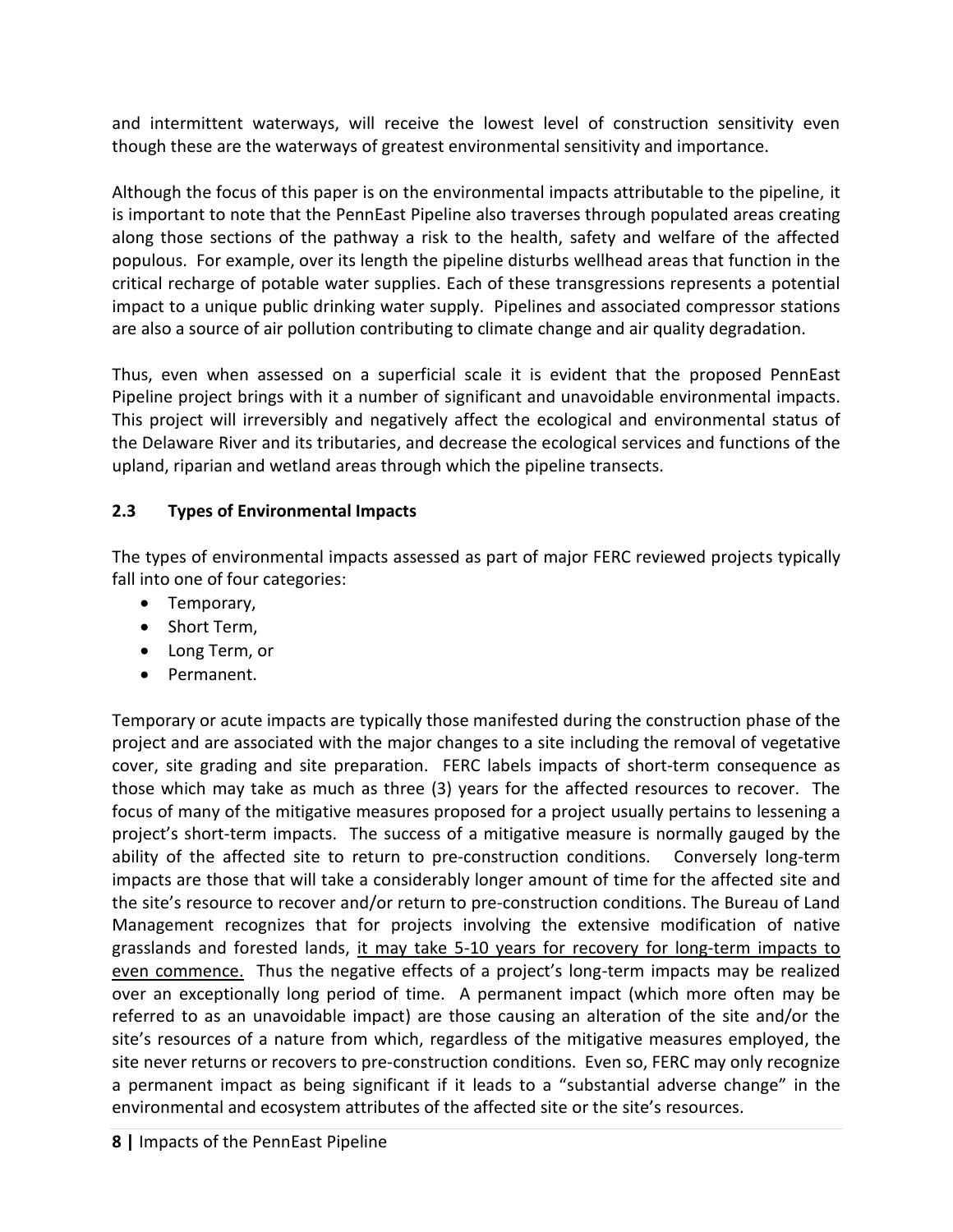FERC reviewed projects must follow the EIS guidelines and requirements established through NEPA. Although the content may vary from project to project, the following are among the various specified elements of a complete and valid NEPA EIS:

- Purpose and Need
- Alternatives Analysis (Proposed Action, No Action, Alternatives and Environmentally Preferred Alternatives)
- Affected Environments
- Impacts (Direct, Indirect, and Cumulative impacts), and
- Proposed Impact Mitigation.

Within this white paper, the environmental impacts that will be created by the PennEast Pipeline are divided into three distinct but inter-related categories: acute, long-term and cumulative.

The acute impacts are largely a function of construction related activities. The acute impacts will result directly from the clearing of forests, crossing/filling of streams, draining/altering of wetlands and riparian areas, and other pronounced changes to the waterways and landscape of the Delaware River basin. These impacts are represented by PennEast as unavoidable, necessary aspects of the basic installation of the pipeline, the creation of the pipeline ROW and the construction of the supporting pipeline infrastructure.

The long-term impacts can be even more threatening than the acute impacts as they affect the ecological services and functions of the various ecosystems of the Delaware River watershed that will be compromised during and following the construction of the pipeline and its ROW. Some of these impacts are triggered by the acute short-term impacts of the project and some are associated with the pipelines long-term operation and maintenance. These long-term impacts are linked to the fragmentation of habitat, reduction in water quality, alteration of land cover, changes in the watershed's hydrologic and hydraulic properties, increased water temperatures, introduction of invasive species, creation of "edge habitat", lost or altered spawning and breeding habitat and changes in the amount and quality of stormwater runoff discharged to the Delaware River and its tributaries. Regardless of any proposed mitigative measures implemented to lessen the acute impacts of the project, owing to the nature of the impacts and the sensitivity of the affected environments, once the pipeline is constructed the resulting long-term impacts to the overall ecological properties of the affected lands and water resources are irreversible and cannot be mitigated.

The cumulative impacts add another layer of ecosystem damage. The cumulative impacts arise due to the accumulation and synergistic affects of harms across the length of the proposed project, as well as the accumulative and synergistic impact of the proposed pipeline with other past and future pipeline and power transmission projects occurring in the same general region and affecting the same environments as the PennEast Pipeline. Each of the projects has caused, or will cause, similar alterations and impacts to the upland, water, riparian and wetland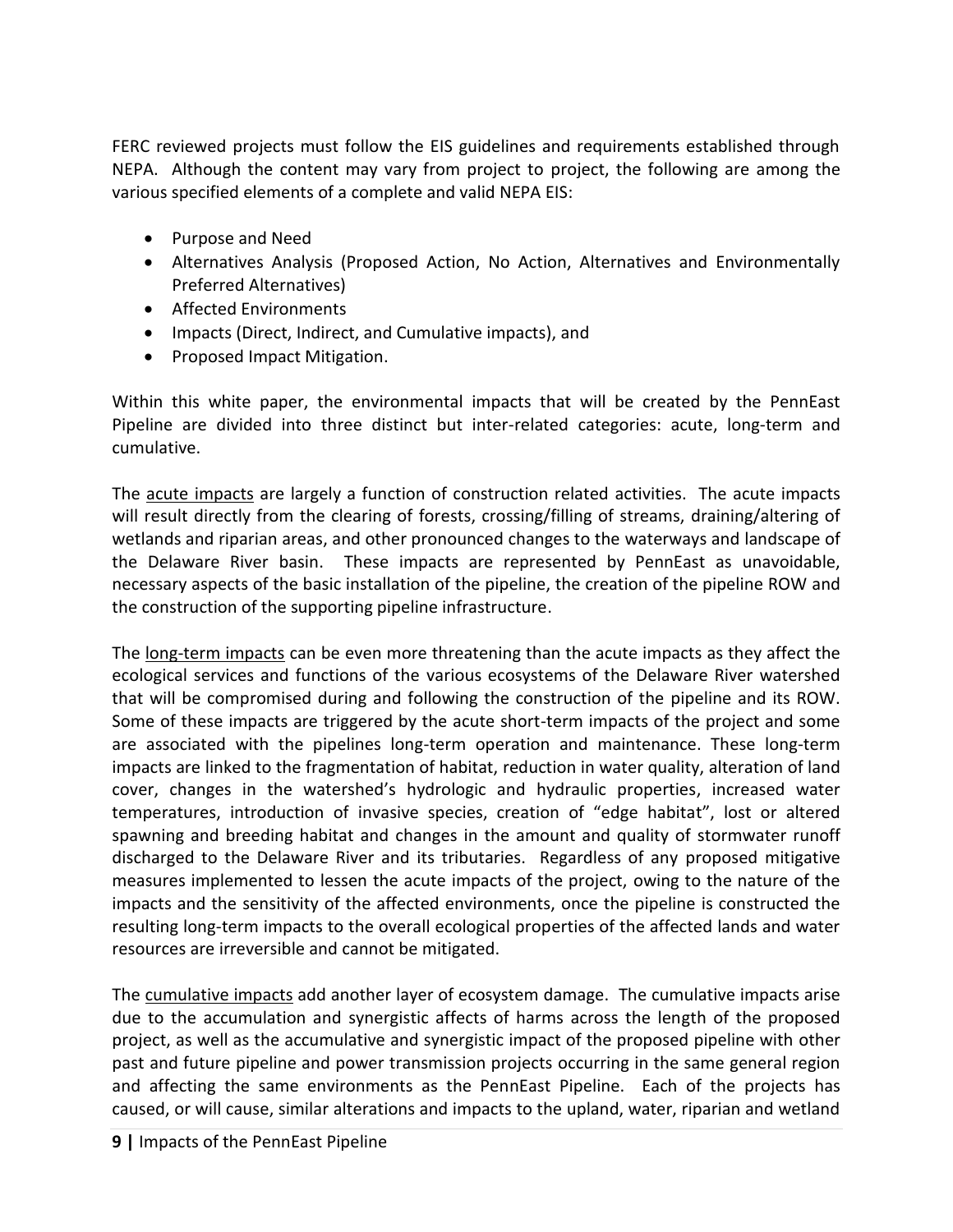resources of the Delaware River and its tributaries that have a compounding affect which magnifies the damage inflicted by any one individually. Examples of projects that will contribute to the cumulative effects of the PennEast pipeline are the Leidy Southeast Expansion Project, the proposed Texas Eastern TEAM 2014 Project, the Susquehanna-Roseland project, Columbia's East Side Expansion Project and the proposed Diamond East Pipeline project. The individual impacts associated with each linear development project essentially exacerbate the project specific impacts associated with the proposed PennEast Pipeline project.

# **2.4 The Importance of Rigorous Impact Analysis**

As noted in Section 2.1 an environmental impact analysis is a required element of any project of this scope, as mandated by both FERC and NEPA. It is unfortunate that, in our professional experience, often Environmental Impact Assessments or Environmental Impact Statements associated with pipeline project do not touch on all of the subtleties of a proposed project or its cumulative impacts. Some of the less obvious, yet important, impacts may never be discussed, are dismissed as "de minimis", or are defended as acceptable/justifiable and capable of being compensated through the implementation of some type of mitigative or restoration measure. Such an approach is not acceptable either when a project occurs in previously compromised environments where restoration measures are already needed, in environments of lower environmental sensitivity where the cascading affects may be more easily ignored, or when the project affects high quality, sensitive environments as is the case with the PennEast project even seemingly small affects can have high consequences in the near term and the long term.

The PennEast Pipeline project innately brings with it acute, long-term and cumulative environmental impacts that affect the Delaware River, its tributaries, and the associated upland, riparian and wetland habitats through which the pipeline transects. Due to the environmental sensitivity of the majority of the areas through which the pipeline will pass, even with the best designed mitigative measures in place this project will cause irrevocable and unrepairable damages to the environment.

## **3. Acute Impacts of Pipeline Construction**

Acute impacts are defined as those that are experienced immediately as a result of a given action. Acute impacts may trigger either significant or minor effects, and although sometimes defined as temporary or short-term, acute impacts often set the stage for longer-term, chronic impacts. The project's acute impacts will occur largely during the construction phase of the project and will be connected to highly evident changes to the landscape. The most prominent and obvious acute impacts are linked directly with the actual installation of the pipeline but also include the preparation of the project right-of-way (ROW) and the construction of access roads, equipment and materials staging areas and other appurtenant structures (e.g. compressor stations). These include:

Land clearing and the removal of vegetation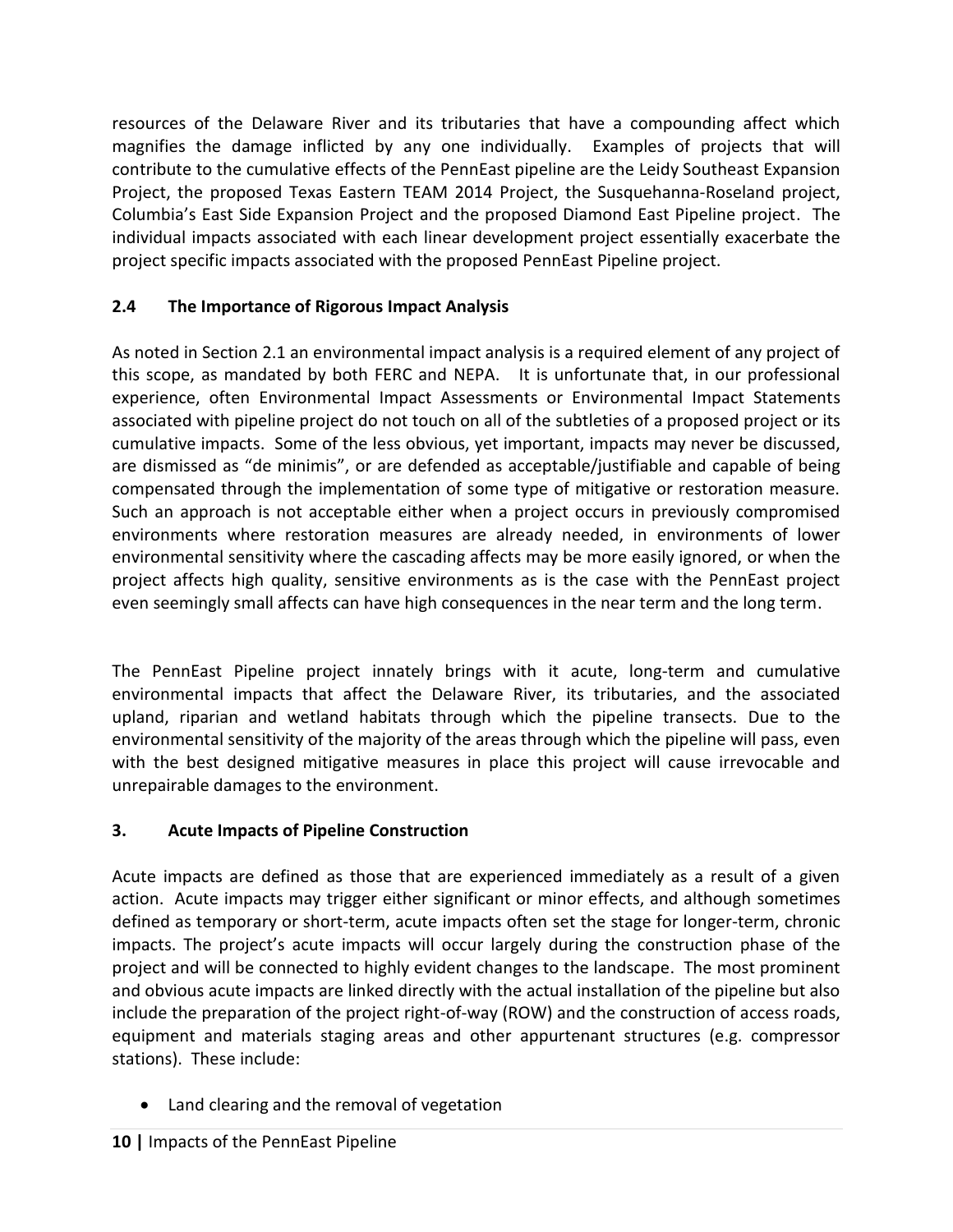- Soil disturbance
- Steep slope disturbance
- Bedrock disturbance
- Stream crossings
- Crossing and filling of wetlands, riparian corridors and floodplains, and
- Alteration of the hydrologic regime of streams.

## **3.1 Land Clearing, Vegetation and Tree Removal**

For pipeline projects, the majority of the acute impacts occur during the pre-construction and construction phases. In upland areas, the terrain is cleared of existing vegetation to create access roads, staging areas and the pipeline corridor construction right-of-way. Similar types of vegetation clearing will occur within the wetland and riparian areas transected by the pipeline. In the case of PennEast the clearing of vegetation affects many hundreds of acres of core forest, wetlands and riparian areas (depending on the route they ultimately select) that exist along the 100+ mile pathway. The survey corridor for the pipeline may be as wide as 400'. It is unclear how much clearing will occur within the survey corridor. However, in order to install the pipeline PennEast will physically clear and prepare a 90-120' wide construction corridor. All major vegetation (mature trees, saplings, shrubs, etc.) occurring within the construction corridor will be removed and the land graded. In some cases it will be necessary to construct access roads to reach the pipeline corridor. Also at designated locations along the pipeline it will be necessary to construct the permanent pads needed to support the various pipeline appurtenances (e.g., gas processing plants, compressor stations, various valving stations, test stations, meter stations, etc.).

When the clearing occurs within wetlands and adjacent riparian and floodplain areas, it will be necessary to bring onto the project site construction mats. The mats enable heavy equipment to access and operate in wetland, riparian and shallow impounded areas characterized by saturated soils and/or subgrade conditions lacking enough physical stability and support. Conventional matting is essentially comprised of large  $(12'' \times 12'')$  timbers linked together by means of heavy cables. Mats consisting of lighter composite materials may also be used. In either case the mats need to be transported to the site, positioned, removed and relocated thus increasing the likelihood for added disturbance and overall disruption of a site.

Whether the work occurs in wetland, upland or riparian areas, as vegetation is cleared it must be removed. This requires additional machinery such as chippers and grinders, excavators and dump trucks used to collect, process and transport the vegetation to off-site disposal areas. Conversely it may also result in the impact of additional adjacent lands if the cut vegetated material is discarded or disposed on site.

The magnitude of land clearing is one of the more egregious elements of the pipeline project. It will cause immediate, major changes to the overall condition of the affected areas and set the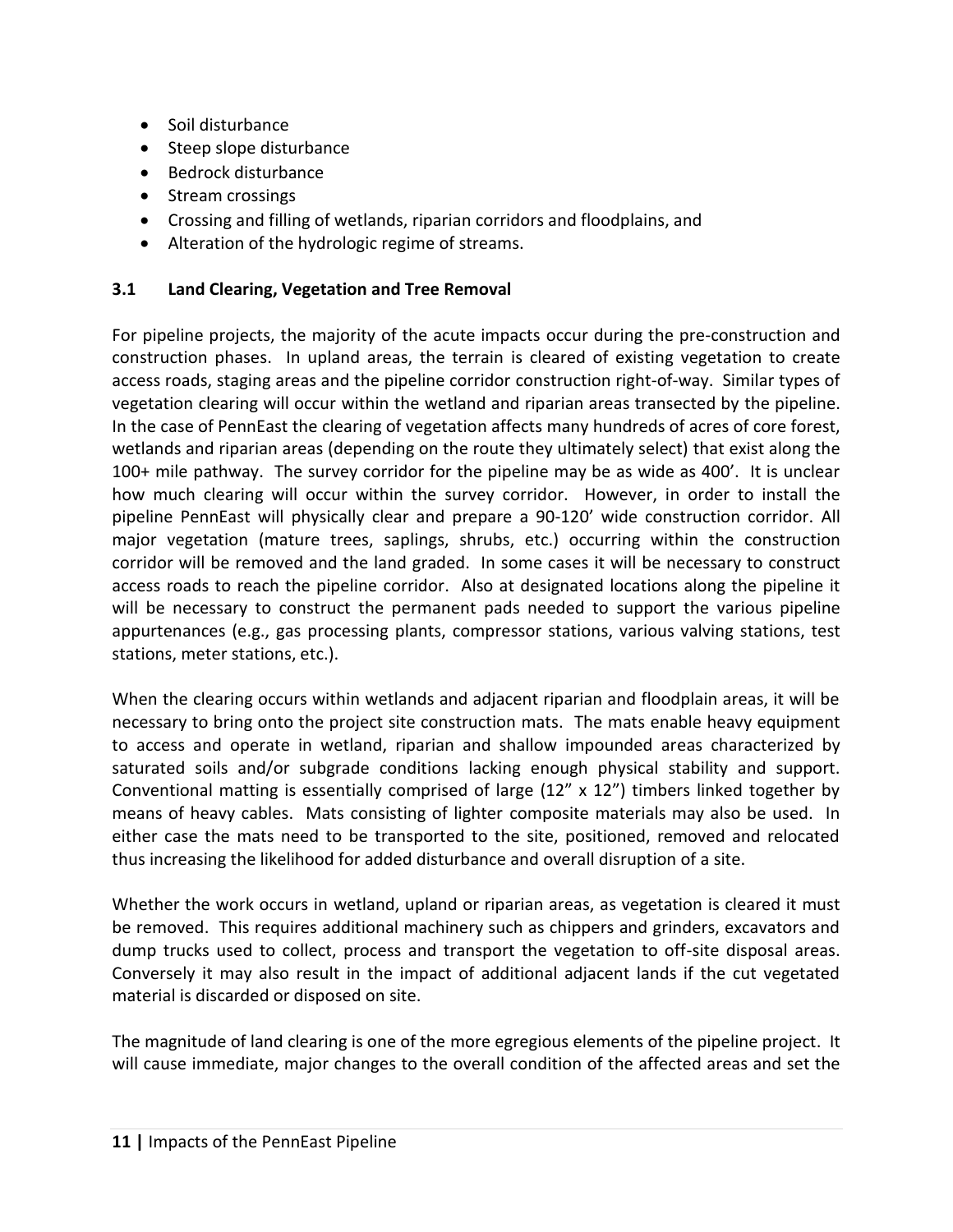stage for other acute impacts (e.g., soil erosion) and long-term impacts (e.g., forest fragmentation).

The literature suggests at a minimum once cleared of native vegetation it will take five (5) years for recovery of pre-existing vegetation cover and diversity for grassland communities. The recovery time for shrubland forest communities is at least ten (10) years. But it must be stressed that although cover densities may approach pre-site-clearing conditions, some of the native grasses and understory vegetation may never recover due to changes in sunlight exposure, soil porosity, soil compaction and changes in soil moisture content. Also, none of the trees once growing within the ROW will ever be replanted. Thus as noted above, the acute impact of land clearing sets the stage for longer-term impacts that trigger multiple negative effects on the area's biota and ecological functionality.

## **3.2 Soil Excavation and Disturbance**

The PennEast pipeline is 36" in diameter. The depth to which the pipeline trench must be excavated is established by the DOT's Pipeline and Hazardous Materials Safety Administration (PHMSA). For safety reasons it must be buried deep enough to avoid accidental punctures and to deal with seasonal frost issues. The PHMSA requires pipelines transporting conventional and unconventional gas to typically be covered by 30 to 36 inches of soil overburden. The amount of soil overburden cover may be greater when the pipeline runs under a roadway or when it runs under a stream, river or lake. PHMSA may require additional cover (48 inches to 60 inches) when the pipeline runs under agricultural lands. Less cover however may be allowed (as little as 18 inches) when the pipeline cuts through a consolidated area of bedrock. Nonetheless the amount of excavation required to properly trench the pipe is significant.

Because the placement of the pipe in the trench takes time there is the need to stockpile the excavated soil in areas adjacent to the trench. Each stockpile represents another opportunity for offsite soil migration. This happened during the construction of the TGP pipeline in Northern New Jersey leading to the impact of streams, wetlands and large recreational lakes located adjacent to the pipeline ROW.

In rockier areas, in order to protect the pipe from damage caused by sharp stones it may be necessary to sort the soil. The material sorted from the soil will need to be transported off site. The sorting, stockpiling and off-site transport of the rejected material again increases the opportunity for the offsite migration of soil and impact to adjacent streams, wetlands and other waterbodies.

## **3.3 Soil Compaction**

Right-of-way (ROW) site preparation and construction activities include soil excavation, soil stockpiling, soil removal, operation of heavy equipment, and the blending of topsoil and subsoil materials to produce proper cover. These activities affect the ability of the disturbed soils to sustain their original soil functions. Some of the most pronounced changes to soil health and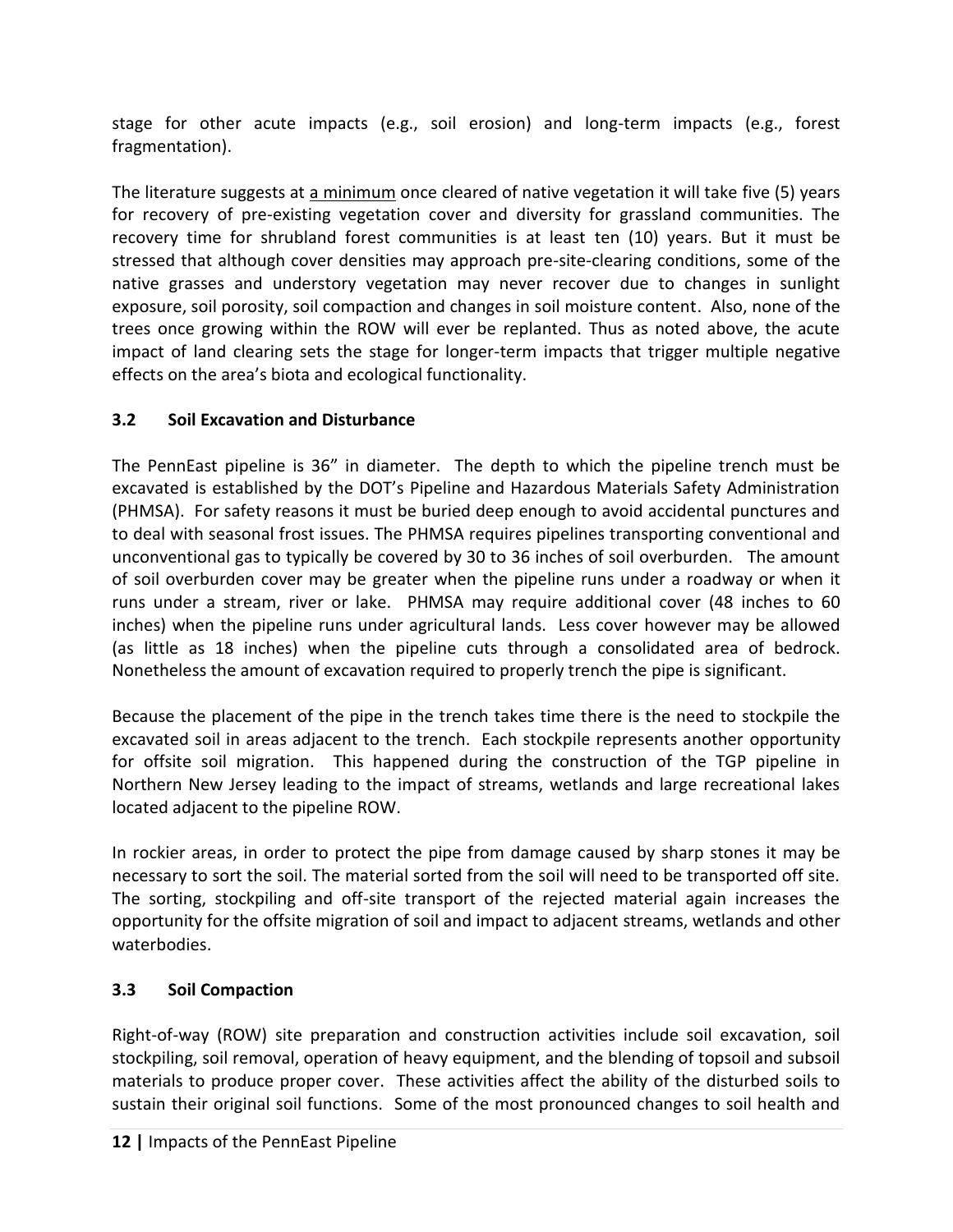function are linked to soil compaction. Soil compaction has been documented repeatedly to negatively affect plant growth, the infiltration and retention of precipitation, soil porosity, and microbial composition. Compaction issues will be magnified in wetland and riparian areas due to the more silty, alluvial and higher moisture content of the prevailing soils. Such soils are especially prone to compaction and will readily lose interstitial pore space. Without adequate pore space the movement of water, air, and soil fauna through the soil is impeded leading to changes in the biophysical dynamics of the soils. This in turn negatively affects vegetative cover and the re-establishment of wetland plant species within the disturbed wetland/riparian corridor.

The newly-developed Cornell Soil Health Test (CSHT) provides a standard for assessing the important physical, chemical and biological processes and functions of disturbed soil. The CSHT was used to evaluate the impacts of a recently constructed pipeline that transected Universityowned land. The CSHT analysis definitively showed that soils within the ROW had significantly lower soil quality levels than the soils sampled in the adjacent areas unaffected by the pipeline's construction. The point here is that reliance on standard erosion control and soil handling techniques was proven to inadequately compensate for or address soil compaction issues within the ROW. As noted above, compacted soils inhibit the recharge of precipitation leading to a greater amount of stormwater runoff. The added runoff can lead to an increase in the mobilization and transport of pollutants and an increased opportunity for overall soil erosion.

## **3.4 Disturbance of Shallow Bedrock and Steep Slopes**

Another set of acute impacts will arise where the depth to bedrock is shallow and the overlying soil mantle is thin. In such areas more aggressive excavation practices will be needed, including localized blasting, in order to achieve the required depth and dimension for the pipe trench. Because of the lack of adequate available soil cover, it may also be necessary to import a larger amount of backfill to cover the pipe after its installation. This added truck traffic increases the extent of site disturbance and disruption of the surrounding neighborhoods. As previously noted, to obtain enough suitable cover as well as protect the pipe from "sharp rocks" the PennEast construction plan recognizes the need to conduct on-site soil sorting and blending. Such activities will be especially prevalent in steeper sloped areas. This again increases the opportunity for off-site soil migration. Work on steeper sloped land will also tax the functionality of erosion and sediment control measures. There will be a greater opportunity for the failure of such measures especially if major storm events occur during or shortly after any work conducted on steep sloped areas. Finally issues may be raised with respect to the introduction of invasive species if off-site soils needed to be brought in in order to satisfy a deficit in the amount of available native cover material.

## **3.5 Stream and Wetland Crossings**

Review of the proposed PennEast pipeline pathway shows it will cross over 80 streams including multiple streams that support, or have the habitat properties needed to support, a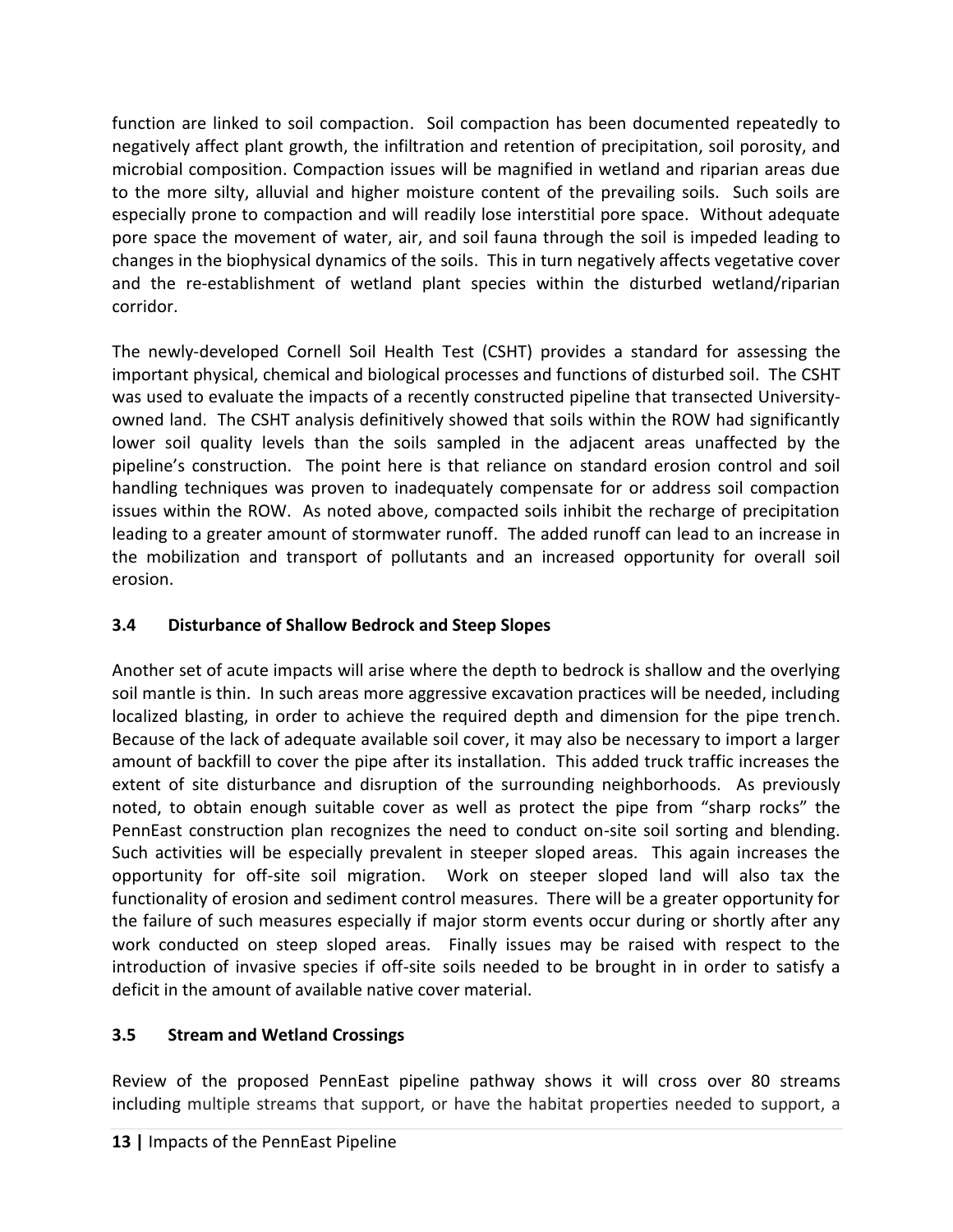cold-water fishery. The affected streams include a number of recognized wild brook trout streams. Where the pipeline crosses each stream, acute impacts will occur as a result of the excavation of the pipe trench, the active de-watering of the trench, the installation of the pipe, and the backfilling of the pipe trench. Each of these crossings thus presents a significant disruption of these well-established fisheries.

The current proposed plan calls for a simple "dig and drop" technique to be used at the majority of the stream crossings. The obvious problems resulting from this technique is attributable to the disturbance of the stream bed and stream banks. The most obvious problem will be an increase in in-stream turbidity. But the disturbance of the stream bottom will also cause a loss of the benthic fauna, benthic fauna habitat and spawning, nursery and foraging habitat critical to the stream's fishery.

Another inherent problem associated with typical "dig and drop" pipeline crossings is the potential for high flow events to expose or damage the pipe. This occurs quite frequently. As such, a detailed hydrologic analysis of the channel is critical for determining placement of the pipe beneath a stream. Without such data it is difficult to actually determine the proper depth to which to place the pipe. These data are derived from channel degradation and scour analyses. For example, the Bureau of Land Management (Fogg and Hadley, 2007) recommends modeling of the stream using various "mobile-bed hydraulic" models such as HEC-6 (USACOE, 1993 and USACOE, 1995). To date there has been no mention that such modeling will be conducted at any of the multiple PennEast stream crossings. Even when pipelines are placed to the appropriate depth, exposure of the pipe and release of the materials therein is still a risk that has been sadly realized in communities.

#### **3.6 Hydrologic Impacts**

Acute hydrologic impacts can be divided into two categories. The first is associated with the above noted in-stream construction activities and the other is associated with the hydrostatic testing of the pipe.

As noted above, the existing PennEast pipeline pathway affects over 80 streams. Work conducted in each of these streams means maintaining a water-free work zone. This means either diverting stream flow around the construction zone or actively pumping water out of the construction zone. Even when the work area is segregated from the stream by some type of diversion measure, the shallow depth to groundwater will require the constant dewatering of the pipe trench. Similar types of acute hydrologic impacts will also occur in the wetland and riparian areas traversed by the pipeline again due to shallow depth to seasonal high water (groundwater), standing water or saturated soil conditions. Again, construction in such areas requires the constant dewatering of the work area. As noted above, the compaction of wetland and riparian soils is to be expected and will have grave consequences in the ability for these areas to become fully restored to their pre-disturbance conditions.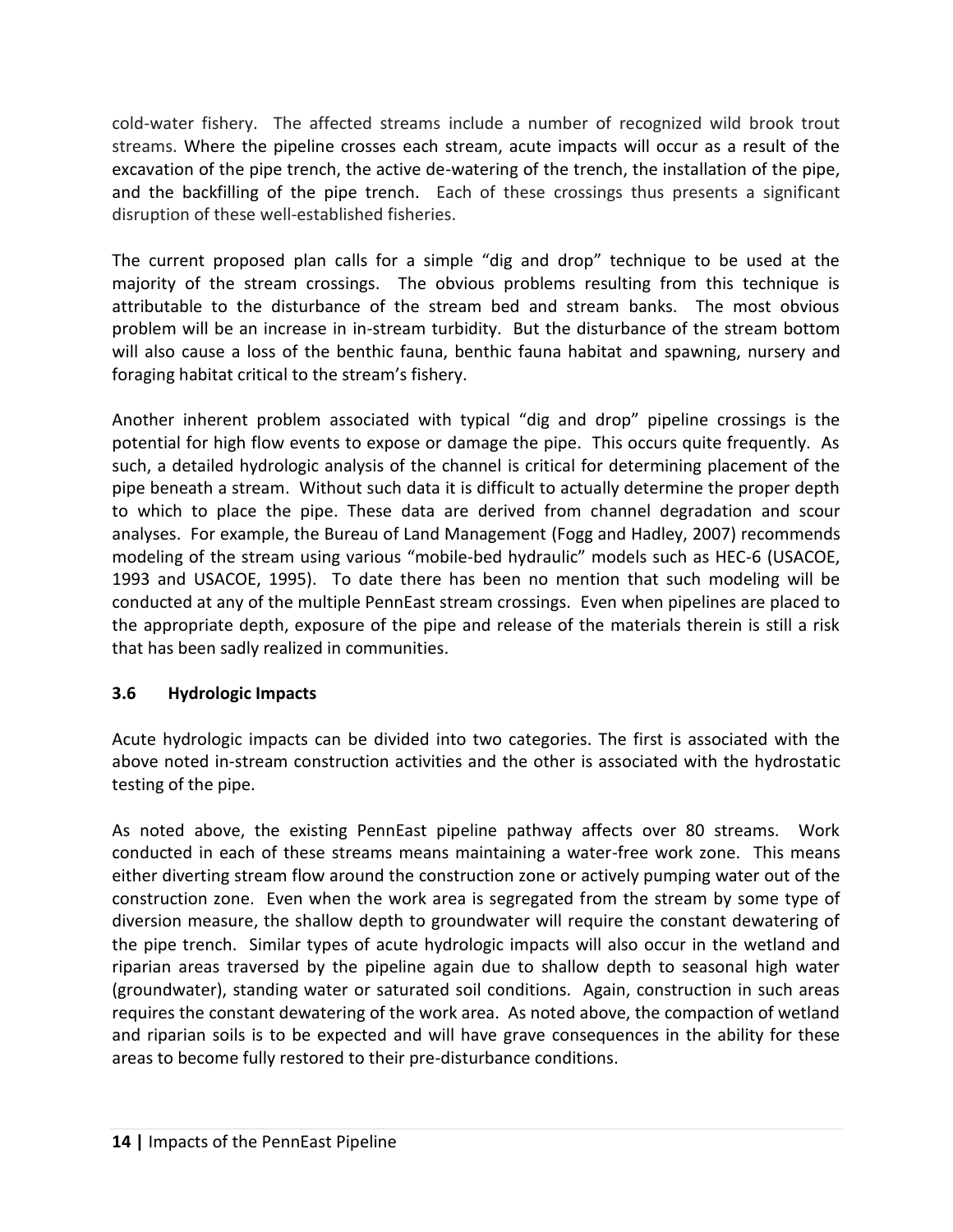The hydrologic impacts resulting from the hydrostatic testing of the pipe is an acute impact that is neither well understood nor adequately discussed. PennEast acknowledges that part of the standard pipeline construction process is the hydrostatic testing of the pipeline. This occurs once the pipe is in place and construction is completed, but prior to backfilling the pipeline trench. Basically the testing involves filling the pipeline with water and then pressurizing the pipeline to a "level higher than the maximum pressure at which the pipe will ever be operated". The hydrostatic pressure test is conducted for a minimum of eight continuous hours. The first acute impact directly resulting from this testing will occur as water is actively pumped from the supplying waterbody; most likely a nearby stream. As highlighted above, many of the streams that are located near or are being transected by the pipeline are EV, HQ and C-1 waterbodies. Such streams are documented trout production or trout maintenance ecosystems. Multiple opportunities arise for the degradation of the "donor" stream during the pumping process. The means by which water is removed, the total volume of water removed and the frequency of the testing all place a hydrologic stress on the donor stream. To date these impacts have not been acknowledged or discussed. Obviously the removal of even small volumes of water from these streams could cause serious acute impacts that negatively affect the habitat quality and resident biota of the stream. In addition to concerns related to the volume of water being removed, impacts to the biota can arise simply as a result of machinery and pumping equipment accessing the stream and the means by which water is pumped and removed from a stream. Water diversion impacts will be of greater significance in headwater and smaller order streams. These impacts will also be greater during periods of low baseflow. In the summer months removal of large volumes of water not only will have a direct effect on stream flow and in-stream water levels, but could also trigger water temperature impacts due to a depletion of passing flow.

Additionally, once the testing is completed the water in the pipe will need to be discharged back into the stream. Again this can affect stream water temperatures. It can also result in the introduction of pollutants, which directly conflicts with the anti-degradation maintenance requirements for C-1, EV and HQ waterways. Finally, at the point of discharge there is the potential for scour and erosion. To date none of the impacts associated with the hydrostatic testing of the pipeline has been acknowledged or addressed.

## **3.7 Increased Runoff and Stormwater Loading**

The simple action of clearing the land, regrading and smoothing the pipeline ROW, compacting and altering the physical structure of the native soils within the ROW, and replacing forest with ground cover will increase the amount of stormwater runoff generated during each storm event. PennEast has used post-development TR-55 runoff curve numbers in an attempt to support their contention that there will not be an increase in runoff following the completion of the pipeline. However, it is well established that following land development, especially development on steep slopes and resulting in forest clearing, peak flows and total runoff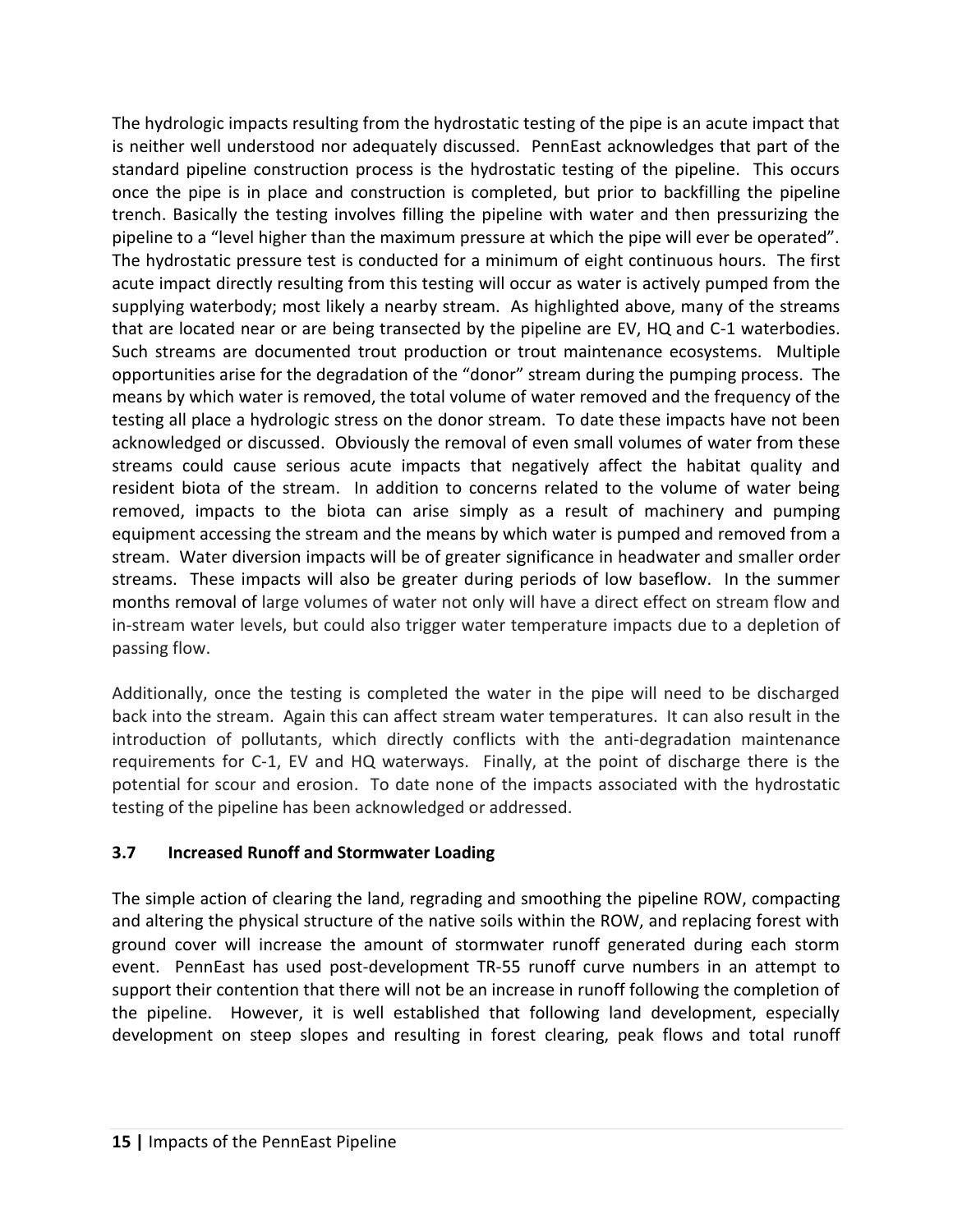volumes will increase. In addition, the time of concentration<sup>3</sup> will decrease. Undoubtedly there will be both a greater volume of runoff and velocity as the result of pipeline construction. In addition to increasing the volume and velocity of runoff entering stream systems, these conditions will increase the mobilization and transport of pollutants (including sediments and nutrients), increase the likelihood of scour and erosion and decrease the total volume of precipitation infiltrated back into the soil leading to a decrease in the recharge of the surficial aquifer. The long-term impacts of these changes in stormwater runoff will be discussed below in greater detail.

The acute impacts arising from the increased volume and rate of runoff will be most pronounced immediately following the pipeline's construction. Until ground cover is reestablished storm flows and runoff volumes will be especially elevated; again with the greatest differences occurring within the disturbed steep sloped areas. PennEast, PADEP and NJDEP acknowledge that acute impacts are likely to occur immediately following construction. This is why erosion and sediment control measures must be implemented and maintained. But even PennEast recognizes that these measures will at times fail…

"Following construction, PennEast will perform routine maintenance on portions of the ROW …. PennEast also will maintain and repair areas that wash away, subside or are damaged due to natural causes."

Each of these wash out, subsidence and damage events represent an irreversible impact to the adjoining natural area, whether it be forest land, wetland, floodplain, riparian corridor or stream ecosystem. Granted it may be possible to remove some of the soil that washed into the adjoining lands, but the process of removing the soil and/or contaminants involves additional disturbance of impacted wetlands, riparian corridor or waterway and in itself stimulates another host of impacts related to accessing and working within these sensitive environmental areas.

Additionally, PennEast is technically responsible for repairs and maintenance of the ROW. PennEast is not responsible for the repair of areas adjacent to the ROW that were disturbed but are not directly associated with the pipeline. As such, if a stream segment down gradient of the pipeline ROW becomes compromised due to construction activities, it is unlikely that this impacted segment will be repaired.

It also must be emphasized that unlike conventional development projects, the pipeline project does not include the implementation of any post-development stormwater management measures. It is acknowledged that during construction PennEast will implement "temporary erosion control devices…installed in compliance with regulations and best management practices". However, none of the standard types of stormwater BMPs such as bioretention

 $\overline{a}$ 

 $3$  Time of Concentration (Tc) is the time for runoff to travel from the hydraulically most distant point of the watershed to a specific point of interest within the watershed or the point at which the runoff is discharged from the watershed. It is affected by slope, vegetative cover and surface roughness.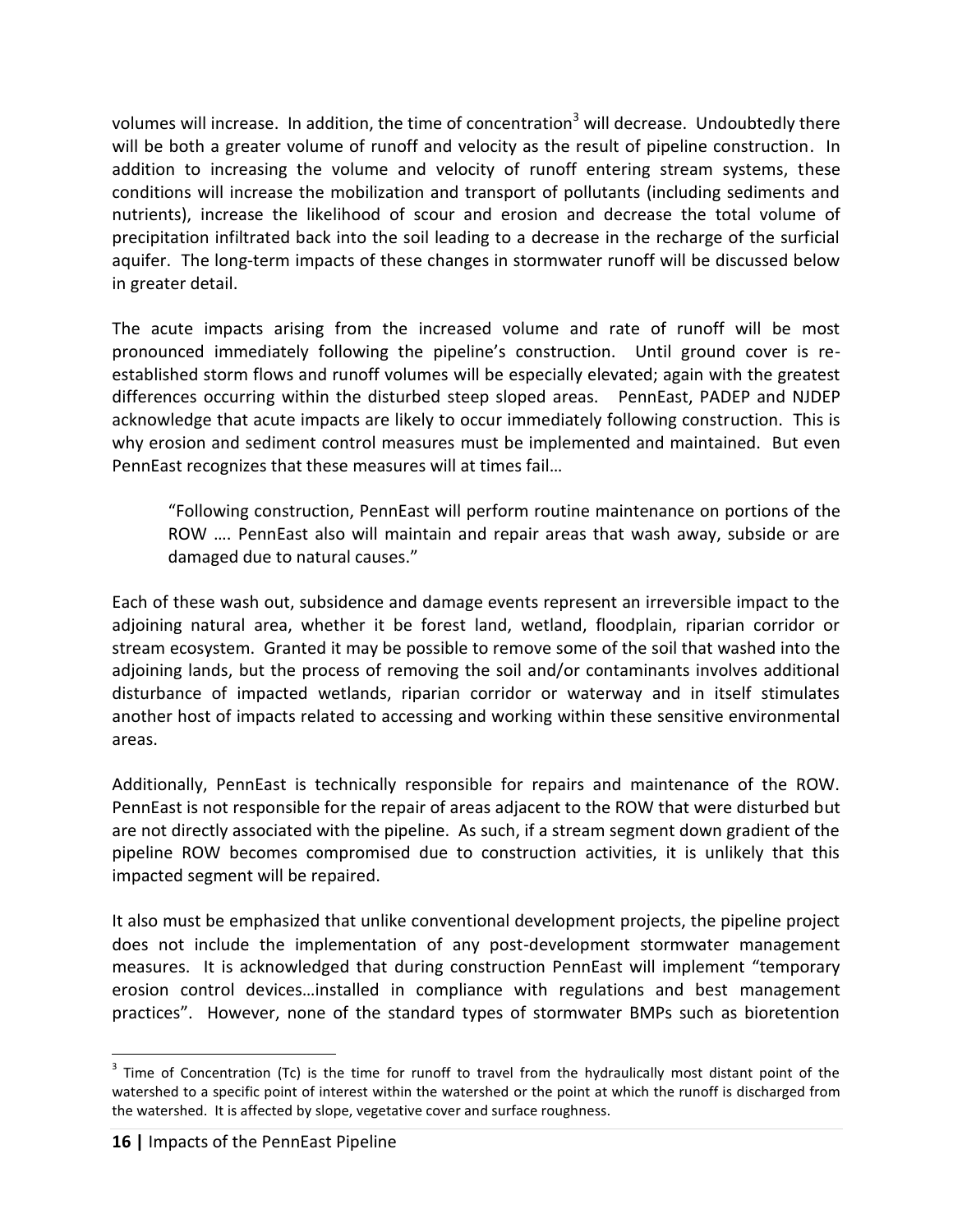basins, detention basins or even vegetated swales will be constructed or installed as part of the project. Thus unlike conventional development sites, there will be no permanent measures in place capable of controlling the rate of runoff, the volume of runoff or the quality of runoff. Again while the lack of true stormwater BMPs will contribute to the pipeline's long-term hydrologic impacts, the absence of such measures during and immediately following the pipeline's construction limits the ability to mitigate or prevent acute stormwater related impacts.

## **3.8 Operational Impacts**

An often overlooked acute impact is associated with the actual operation of the construction equipment. Machinery will need to be refueled and maintained on a daily basis. Given that much of the pipeline path cuts through undisturbed areas with limited vehicular access, fuel and lubricants will need to be brought to the jobsite. This increases the likelihood of spills and leaks, most of which will be far below any reportable quantities. Nonetheless, whether large or small, these spills represent acute impacts that will further compromise and degrade the environment. Similarly, given the fact that the pipeline will cross over 80 streams, many of which are EV, HQ or C-1, the operation of machinery in these streams (and adjacent wetland and riparian areas) present additional opportunities for the release of fuel and lubricants into the water. Operation of such machinery poses an acute risk even under normal working conditions. The risk and likelihood for acute impact will only be magnified with this machinery working in wetlands and riparian areas with exceptional resource value, and waterways of outstanding quality that support highly sensitive and/or unique biota.

## **4. Long-Term Impacts of Pipeline Construction**

## **4.1 Synopsis of the Long-Term Impacts That Will Be Triggered by the PennEast Pipeline**

Linear development projects such as the PennEast Pipeline result in a multitude of long-term environmental perturbations including:

- Destabilization of the traversed ecosystem,
- Diminishment and alteration of the ecological services and functions provided by these ecosystems,
- Negative changes to the assemblage of the biotic community,
- Increased predation/loss of native forest core species due to the introduction of predators and "edge" species,
- Increased opportunity for the introduction and colonization of invasive species,
- Fragmentation of habitat and the loss of key resources, access to key resources or the quality of key resources required for the success of forest core and wetland core species,
- Reduction in the long-term water quality of the bisected streams,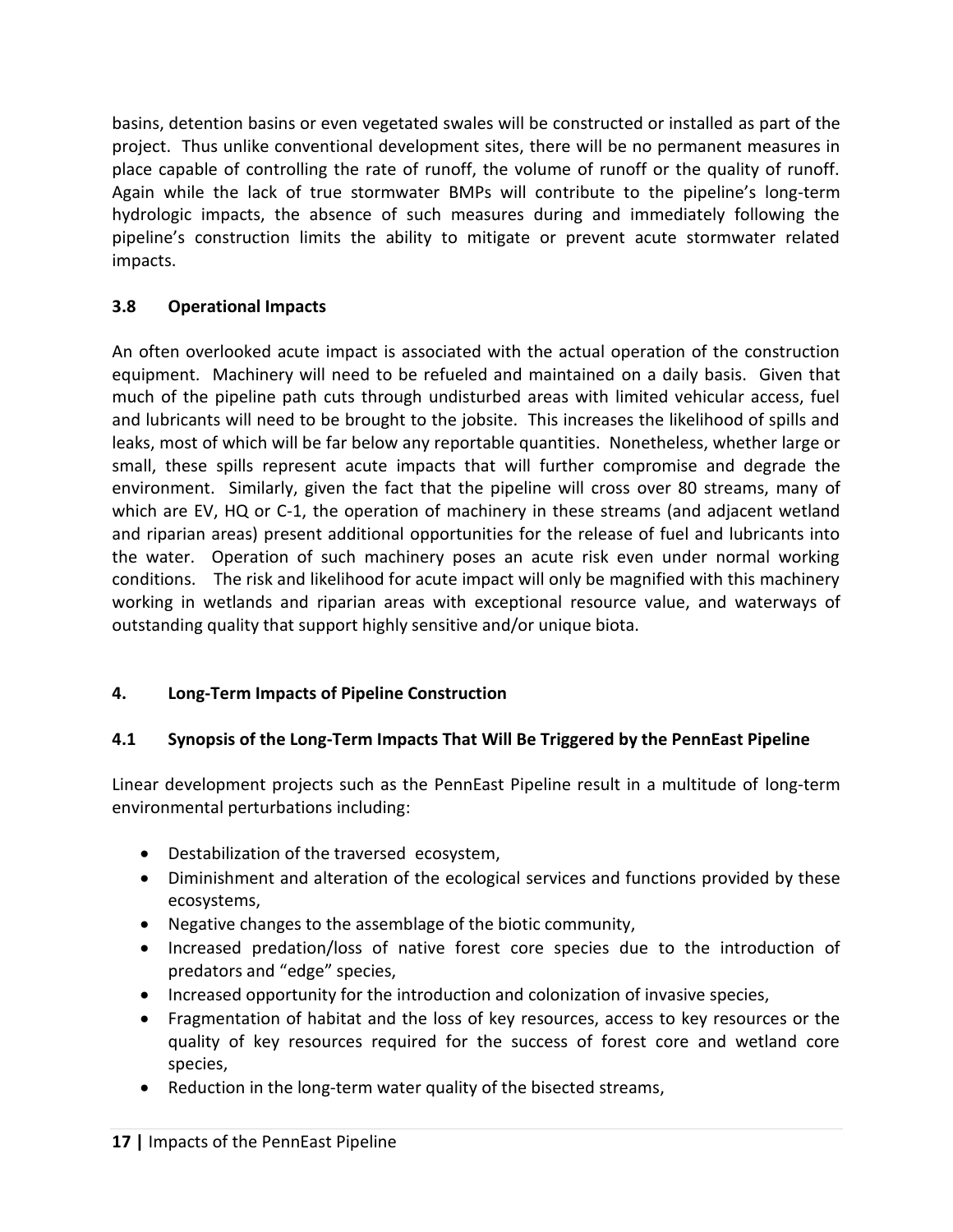- Increased thermal impacts to streams resulting from a decrease in stream side tree canopy cover,
- Changes in the watershed's hydrologic and hydraulic properties,
- Increased amounts of stormwater runoff, the rate of runoff and the frequency and longevity of erosive flows,
- Increased opportunity for upland and in-stream erosion,
- Increased pollutant loading to wetlands and streams, and
- Decreased infiltration and recharge of the surficial aquifer (critical to the maintenance of stream baseflow and the hydrodynamic properties of wetlands).

To date there has been no acknowledgement of such long-term impacts by PennEast. More importantly though is that these types of long-term impacts cannot be successfully mitigated or avoided, especially, as is the case with the PennEast pipeline, when the project area includes a high percentage of high quality, currently undisturbed forest, wetland and stream environments and ecosystems.

Within this section of this white paper two of the more egregious and obvious long-term impacts associated with the PennEast pipeline are investigated and discussed in greater detail; Habitat Fragmentation and Hydrologic Impacts.

## **4.2 Habitat Fragmentation**

As per Franklin, et. al., (2002), habitat fragmentation can be defined as:

"The discontinuity, resulting from a given set of mechanisms in the spatial distribution of resources and conditions present in an area at a given scale that affects occupancy, reproduction, or survival of a particular species."

The impacts and problems of habitat fragmentation have long been analyzed and discussed by ecologists especially with respect to the clearing or alteration of core forest areas. The obvious impact of linear development is that it results in the irreversible alteration of the vegetative cover within the pipeline and pipeline ROW pathway. Initially this is the result of the required clearing of trees, shrubs and understory lands, the grading of land and the back-filling of the pipeline trench. Over the long-term, the maintenance of the ROW requires prevention of any tree growth, which is accomplished by periodic mowing and the use of herbicides. It may also involve the periodic trimming, pruning, cutting back and removal of trees and woody vegetation growing along the perimeter of the ROW in order to prevent the migration of such vegetation into the actual ROW. The inspection and maintenance of the ROW means the repetitive access and traverse of the ROW by inspection vehicles and maintenance equipment. This increases overall site compaction and because there are no stabilized access-ways, it also creates repeated opportunity for soil erosion.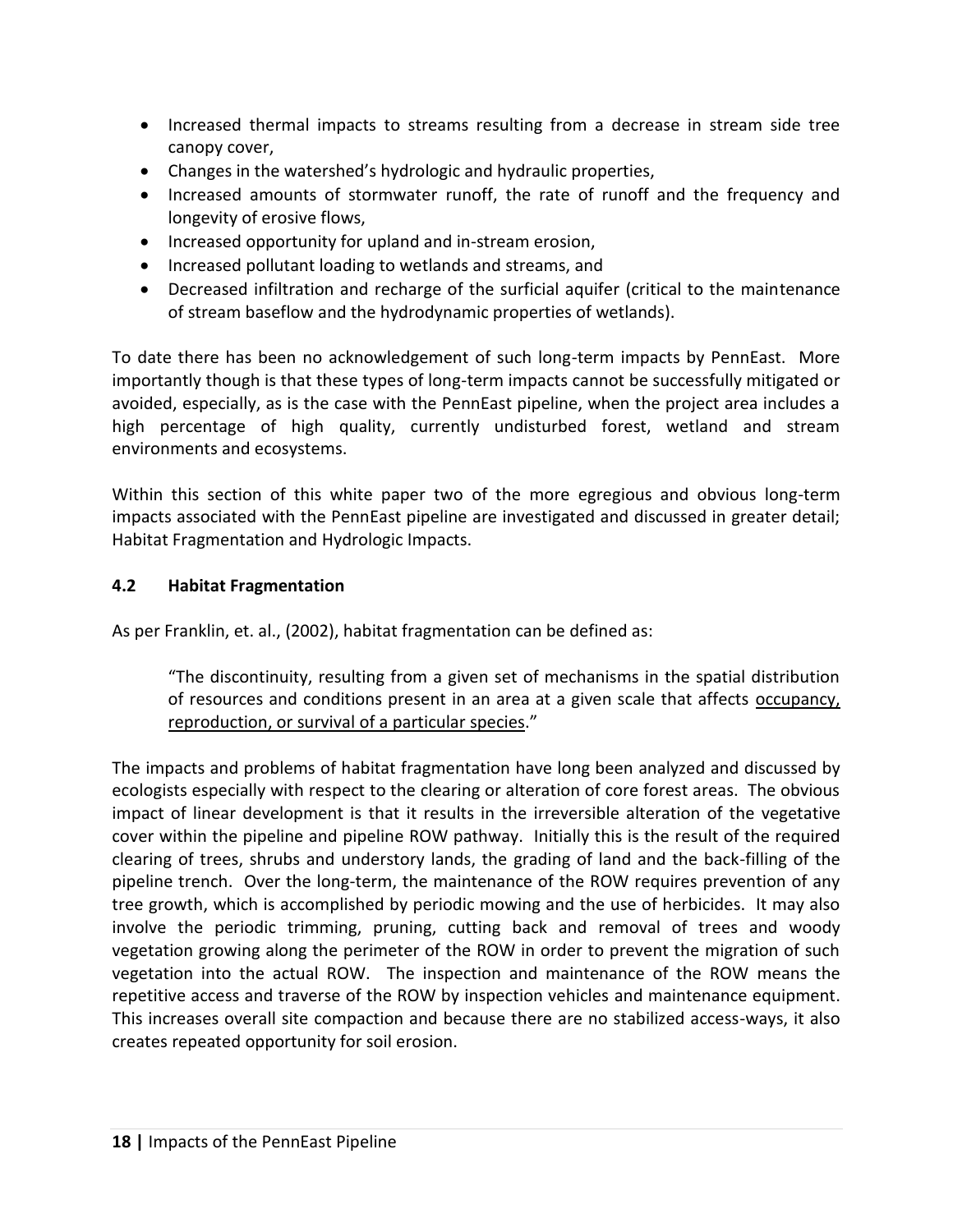The removal of trees, herbaceous vegetation and groundcover can negatively impact the basic habitat requirements of a given species thereby effecting its survival. Fragmentation not only eliminates vital habitat but can separate species from necessary resources and degrade the forage, refuge and reproductive value of the habitat thereby limiting the long-term success of a species. Habitat fragmentation also greatly increases the opportunity for invasive species colonization (both native and non-native), increased predation, increased nest parasitism and other direct and indirect negative impacts to the species that relied on the complexity of the undisturbed core habitat area, whether a mature forest, wetland or riparian floodplain corridor.

Linear development projects (including roads, transmission lines, pipelines and pipeline ROWs) have been directly linked to a loss of sensitive species (Forman, 2004; Gucinski et al. 2001; Trombulak and Frissell, 2000). Some of these losses reflect the separation of species from needed resources as well as the physical and ecological alteration/degradation of the traversed habitat. The linear fragmentation caused by the pipeline ROW is especially significant as the ROW and pipeline approach and cross streams, especially high-gradient streams. Increased fine sediment loading will occur due to the compromised nature of the wetlands and riparian areas abutting these streams, with those impacts exacerbated by the steeper terrain. These fine sediments are especially impactful to benthic organism, fish eggs, fish larvae and fish fry (Newcombe and MacDonald 1991, Newcombe and Jensen 1996, Gucinski et al. 2001, Angermier et al. 2004, Suttle et. al. 2004).

The above long-term habit fragmentation impacts cannot be mitigated owing to the ecological complexity that they trigger. The resulting ecological losses surpass the compensatory capabilities of the standard mitigation measures proposed as a means of lessening acute project impacts. For example, re-establishing ground cover does not compensate for the changes in the composition of the soil mantle, the complexity of the pre-existing groundcover or the loss of species complexity. Planting trees along the perimeter of the ROW does not compensate for the loss of the ecological services and functions provided by the original core forest. The PennEast pipeline pathway clearly bisects miles of sensitive and unique habitats. The damage to the overall ecological properties of the affected lands and water resources are irreversible. Once the pipeline and its ROW are in place it is impossible to return to or recreate pre-pipeline environmental conditions.

#### **4.3 Hydrologic Impacts**

The long-term hydrologic impacts attributable to any pipeline project, including the PennEast pipeline, can be divided into three related categories; increased volume of runoff from the altered ROW, changes in the hydraulic response of runoff from the altered ROW, and increased pollutant loading. These changes in the amount and rate of runoff stem from the alteration of the vegetated cover and the compaction of soil that occurs during the clearing of the ROW, the construction/installation of the pipeline, and the long-term maintenance of the ROW. These impacts will be greater on steeper sloped lands and where the soils have a higher clay/silt content and lower soil saturation coefficient (soils that are easily saturated). Obviously on steeper land there will be a greater tendency for precipitation to runoff as compared to land of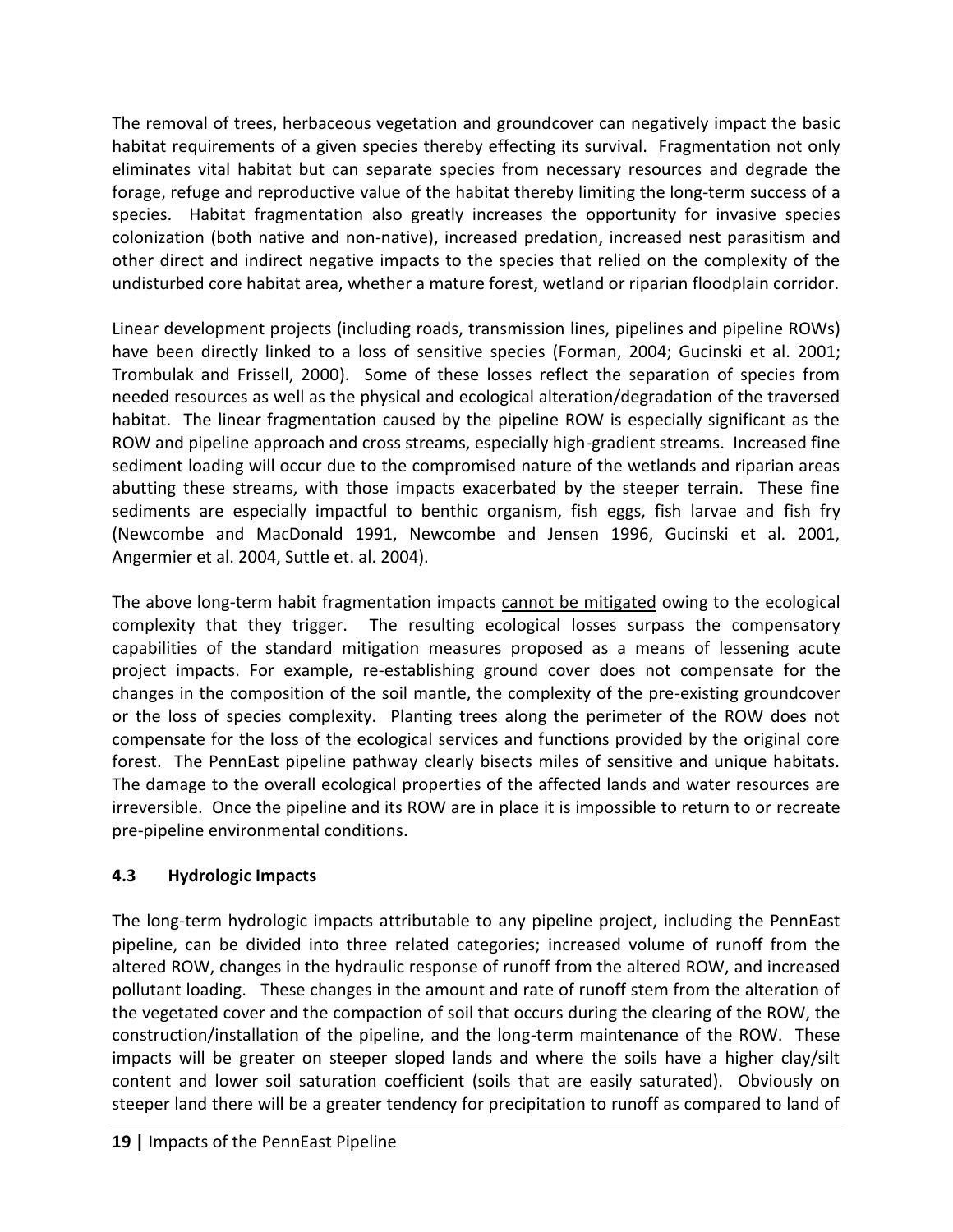minimal grade. Clayey soils that become saturated very easily will also have a greater tendency to generate more runoff than sandy soils having high water retention characteristics. But the long-term changes in the ROW's hydrologic properties will occur regardless of slope gradient or soil type simply due to the inherent amount of soil disturbance, soil compaction and altered vegetative cover that will occur during the pipeline's construction (USDA, 1986).

An increase in volume runoff will occur when forested lands, and their complex understory, are cleared and replaced with grass. Although the surface of the ROW may be stable following the establishment of the replacement vegetative cover, its runoff characteristics will be different. Referring to the TR-55 table of runoff coefficients (USDA, 1986), even for the best drained soils (hydrologic soil group A) the increase in the runoff coefficient value when converting woods to lawns, ranges from 30%-50%. This translates to a substantial increase in the volume of runoff generated by each storm event. Also because the runoff coefficients have increased, this also translates to a shorter time for runoff to be generated and overall results in greater peak runoff flows (the rate at which runoff leaves the ROW). This combination of an increase in runoff volume and runoff rate has been repeatedly demonstrated to be the root cause of stream erosion. On average, a typical deciduous tree intercepts 700 to 1,000 gallons of precipitation annually, and an evergreen (the majority of the trees that will be removed over the course of the PennEast pipeline) intercepts over 4,000 gallons of precipitation annually (PennState, 2014). Removing acres and acres of trees and replacing them with a grass cover will result in major changes in the ROW's runoff characteristics. Although PennEast will implement postconstruction site restoration measures, as they themselves note, restoration will never result in a complete return to prior conditions even where that is the goal -- " Restoration continues until the construction work area is restored as close as possible to its original state". Once again, these changes will be greater on steeper sloped lands and greater where the native soils are thin, clayey and have lower water retention capabilities.

As defined by the NRCS (OCSCD, 2011), soil health and quality relates to:

"The capacity of a specific kind of soil to function, within natural or managed ecosystems, to sustain plant and animal productivity, maintain or enhance water and air quality, and support human health and habitation."

The health and quality of a soil is a function of its natural physical, chemical and biological properties. Development activities compromise the functionality of soils, impairing the soil's ability to support vegetation and infiltrate runoff thereby making the soil more prone to instability and erosion and causing a greater amount of runoff to be generated. Some of the most severe damage to the soil's natural properties comes about due to heavy equipment repeatedly traversing the soil, as well as standard grading and post-construction "revegetation" techniques. The most noticeable change in soil function occurs due the loss of soil porosity resulting from short- and long-term compaction issues of the ROW. This loss of porosity decreases the native soil's ability to absorb, retain and recharge runoff. The other construction related issues that arise that are less obvious but equally problematic apply to changes in the organic content of the soil and changes in the soil's microbial and biological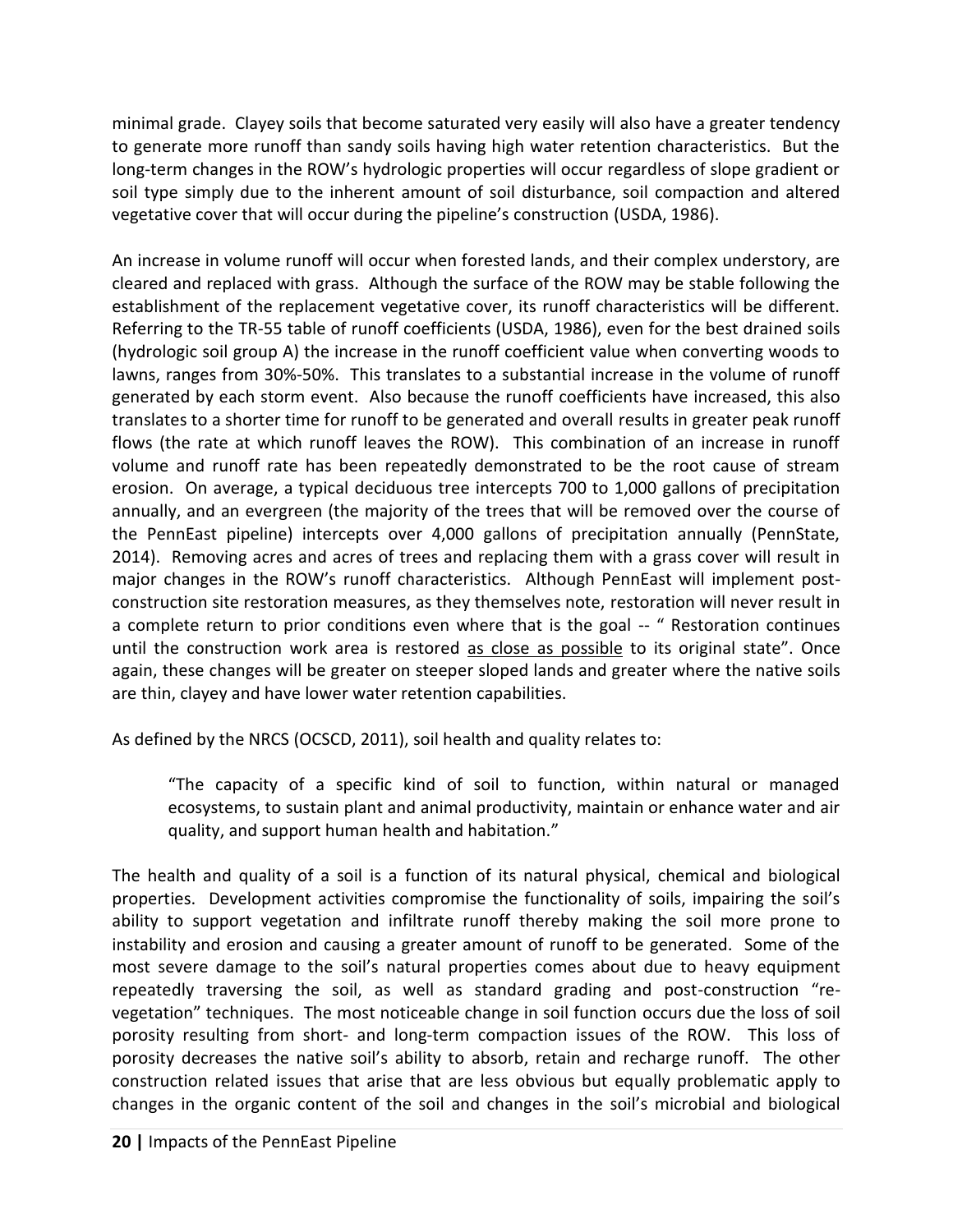communities. These changes come about as the soils are excavated, sorted, mixed and stockpiled and can negatively affect the ability of the soil to sustain a vegetative cover as well as retain and recharge runoff. There are no provisions in the sediment and erosion control regulations of either Pennsylvania or New Jersey that require the pre-construction restoration of the soils to pre-construction organic content, porosity/permeability or fertility (refer to NJSSCC, 2014 and PADEP, 2012). And as noted earlier, PennEast's commitment with regards to the disrobed soils is only to ensure that they are stable. PennEast is under no regulatory obligation to restore the pipeline and ROW soil properties to pre-construction conditions. The fact of the matter is that these changes in the properties of the soils along the pipeline and within the pipeline ROW will contribute to the predicted increases in the volume and rate of runoff. Along the entire length of the 108-mile long pipeline, these changes in the postconstruction hydrology of the affected lands (especially the steeper sloped areas) will invariably alter runoff properties. The end result will be impacts to the streams, wetlands and riparian areas traversed by the pipeline and pipeline ROW and increased opportunity for erosion along the steeper segments of the pipeline and pipeline ROW. Because PennEast is not required to implement any of the conventionally utilized best management measures to collect, treat and control ROW runoff, there is no way to mitigate for these changes other than to revegetate. However, once again the cover type will be different pre to post-construction (e.g. trees to grass) and PennEast is only obligated to achieve 80% post-revegetation coverage with the vegetation type it is using.

Another often overlooked impact caused by pipelines (whether wastewater, stormwater or gas/oil) is that their construction can actually alter the movement of groundwater. Essentially when the pipe and pipe trench intercept the shallow aquifer, groundwater flows can be prevented from flowing normally leading to changes in base flow conditions or the hydrologic properties of adjacent wetlands. The pipeline and pipeline trench can function as a subsurface diversion forcing groundwater away from vital stream and wetland resources.

When all of these factors are taken into consideration it is obvious that the pipeline's construction will lead to substantial changes in the hydrology of the affected lands. The impacts will be greatest in steeper sloped areas and these changes will exert the greatest impact on the EV, HQ, C-1 and lower-order streams. These impacts can either be the result of increased volume and rate of runoff or a loss of baseflow due to a decrease in recharge. These predicted hydrologic changes will also similarly impact the wetlands and riparian areas associated with these environmentally sensitive streams. Over the long-term these hydrologic changes can lead to significant ecological changes including the loss of sensitive species, increased eutrophication and habitat degradation.

#### **5. Unavoidable Impacts**

FERC recognizes that there are certain aspects of any project that can lead to unavoidable impacts, also referred to as the project's "effects that cannot be avoided due to constraints in alternatives. These effects do not have to be avoided…but they must be disclosed, discussed,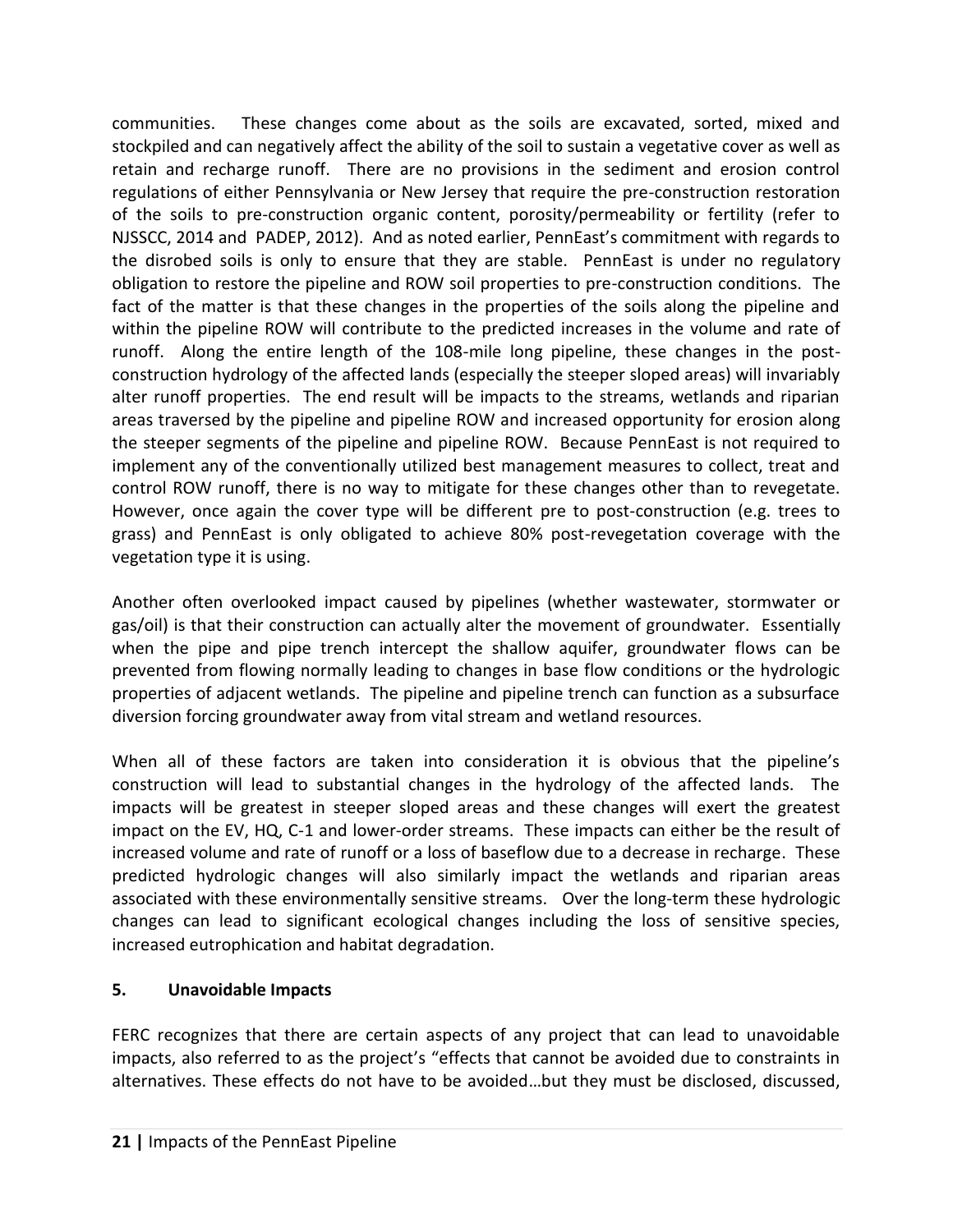and mitigated, if possible (40 CFR 1500.2(e)". Some examples of such unavoidable impacts that are likely to arise of any pipeline project include:

- The offsite transport of soil due to wind/stormwater erosion of stockpiled soils or resulting from the movement of equipment to and from the ROW and related construction/staging areas.
- Long-term changes in species composition and community structure (height and density) within the construction ROW and ancillary sites caused by the initial clearing and grading of the ROW and then its subsequent long-term maintenance.
- Increased turbidity and sedimentation occurring during the pipeline's crossings of streams and wetlands.
- Increased long-term pollutant loading due to changes in the stormwater runoff characteristics of the affected lands and the lack of implementation of any actual stormwater BMPs.
- Unplanned releases of drilling muds during directional boring operations at stream crossings.
- Trenching activities as part of the pipeline's crossing of streams leading to disturbance related and/or turbidity/sediment related fish, macroinvertebrate, and amphibian mortalities. Trout species eggs and juvenile life stages are especially prone to such mortalities.
- Stream bed erosion and scour impacts caused by the dewatering of work areas or the diversion of flow around work areas.
- Loss of vital mating, spawning, nesting, feeding and/or nursery habit for species dependent on undisturbed core forests, ephemeral wetland or contiguous grassland habitats.
- Degradation of the aesthetic attributes of the affected areas. These impacts will be most obvious where the pipeline ROW cuts through State Game Lands, State and County Parks and public recreational areas and open space areas. These impacts are also significant with respect to New Jersey's Category-1 streams which by regulation (NJAC 7:9B-1.5B) are protected from "measurable changes in water quality based on exceptional ecological significance, exceptional recreational significance, exceptional water supply significance or exceptional fisheries resource(s) to protect their aesthetic value (color, clarity, scenic setting) and ecological integrity (habitat, water quality and biological functions)".

Mitigative measures may be able to lessen the impacts of some of these types of impacts. However, due to the fact that the PennEast pipeline will traverse documented high quality wetland and stream systems that harbor and support threatened and endangered species and species of concern, even the best implemented mitigative measures will not be able to fully prevent ecosystem degradation and losses. These unavoidable impacts need to be fully disclosed, discussed and taken into consideration as part of the aforementioned "hard look" mandated by NEPA as part of this project's environmental review and analysis.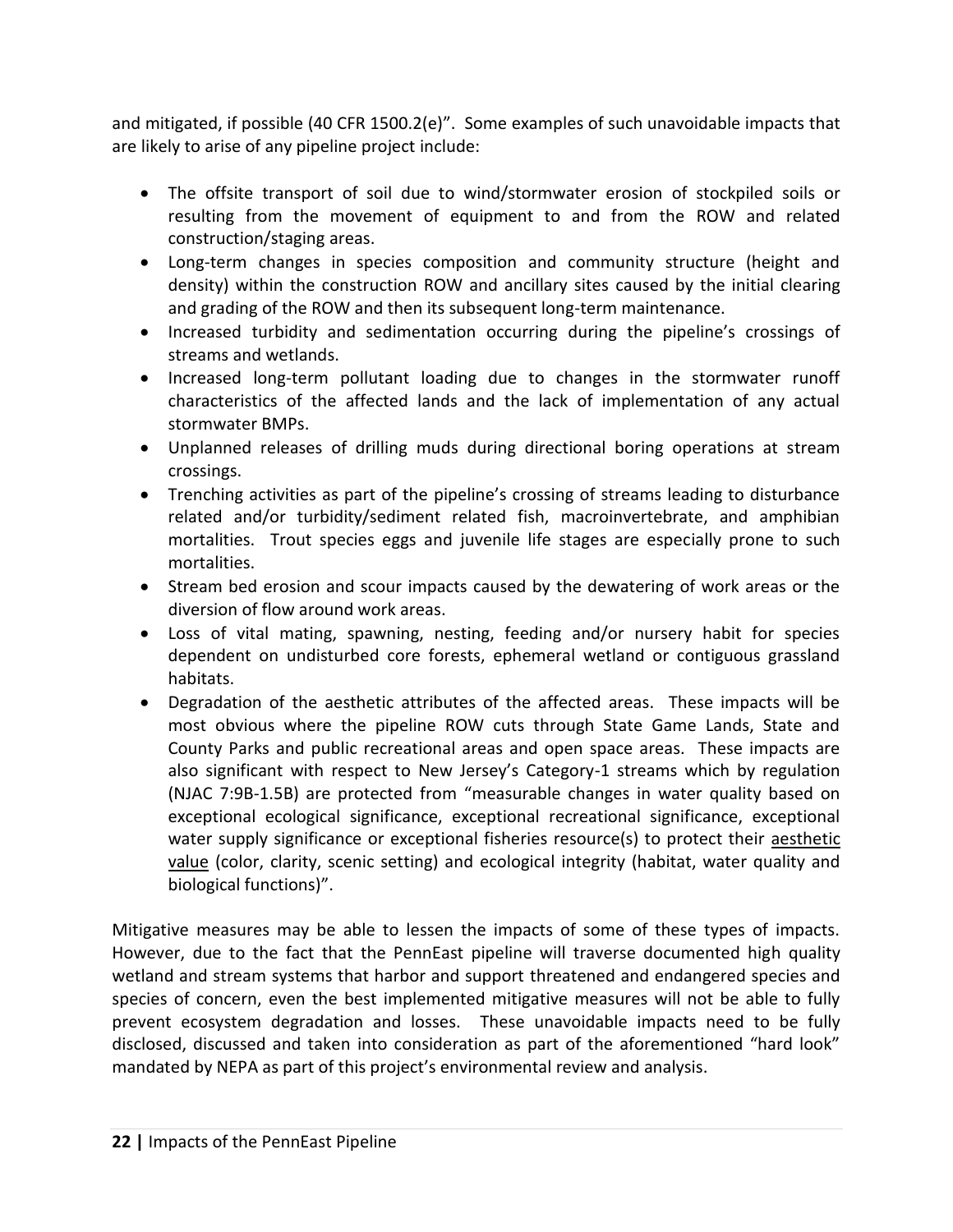#### **6. Cumulative Impacts**

The PennEast Project is but one of a number of pipeline or utility projects occurring within the eastern Pennsylvania, western New Jersey region. Examples of other regional power transmission projects are the Transco pipeline and the proposed Texas Eastern TEAM 2014 Project and the Columbia East Side Expansion Project. As noted earlier, the cumulative impacts arising from the PennEast pipeline are a function of the additive negative environmental effects caused by other past and future pipeline and electric transmission line projects (linear development). In short, the impacts caused by other regional linear development projects worsen the long-term, ecological, project specific impacts attributable to the PennEast pipeline.

The "most favorable route" for the majority of linear development projects tends to be through undeveloped lands. This is reflected in the proposed PennEast pipeline pathway. Such routes avoid populated areas and the human health and safety issues that must be addressed when running conventional and unconventional gas pipelines or power lines through or near established neighborhoods, schools or public facilities. As in the case with the PennEast pipeline, the "most favorable route" involves the disturbance of environmentally sensitive and protected lands, dedicated public open space and preserved farmland. Each of these projects has a permanent access/inspection/maintenance ROW that can vary from 50' to 150' in width. Again, the permanent ROWs associated with these projects further exacerbate the amount of long-term destruction and ecological losses caused along the entire length of the transmission corridor.

Thus, with each of these projects comes some combination of stream impact, core forests destruction, wetland and riparian corridor disturbance, and clearing of steeply sloped lands. As such, each project has caused or will cause its own unique set of impacts and add another layer of acute and long-term assaults to the environment. Additionally, each new project magnifies the project specific impacts of each prior project. When dealing with environmental impact assessment, each project is evaluated independently; the cumulative impacts of multiple linear development projects are not assessed and the additive long-term impacts of past and future linear projects fail to be recognized.

There is no exact tally of the total miles of pipeline or transmission lines that already exist throughout eastern Pennsylvania [\(http://stateimpact.npr.org\)](http://stateimpact.npr.org/). Although the Pennsylvania Public Utility Commission inspects over 46,000 miles of pipeline alone, this does not include any of the smaller "gathering lines" common to Marcellus Shale gas production. These lines are classified as Class 1 pipelines and are exempt from inspection as per Act 127, the Pennsylvania Gas and Hazardous Liquids Pipelines Act. As such, the total miles of pipeline actually cutting through critical forest, wetland, stream and riparian habitats is difficult to compute and the cumulative impacts of these transgressions on the environment difficult to quantify. The same holds true for the power transmission lines and associated ROWs. Some of the major gas transmission lines already located in eastern Pennsylvania include the Blakeslee, Transco, Humbolt, Shickshinny, Wyoming, Appalachian Basin and UGI gas lines. Similarly, in western New Jersey there are already a number of pipelines and transmission lines transecting the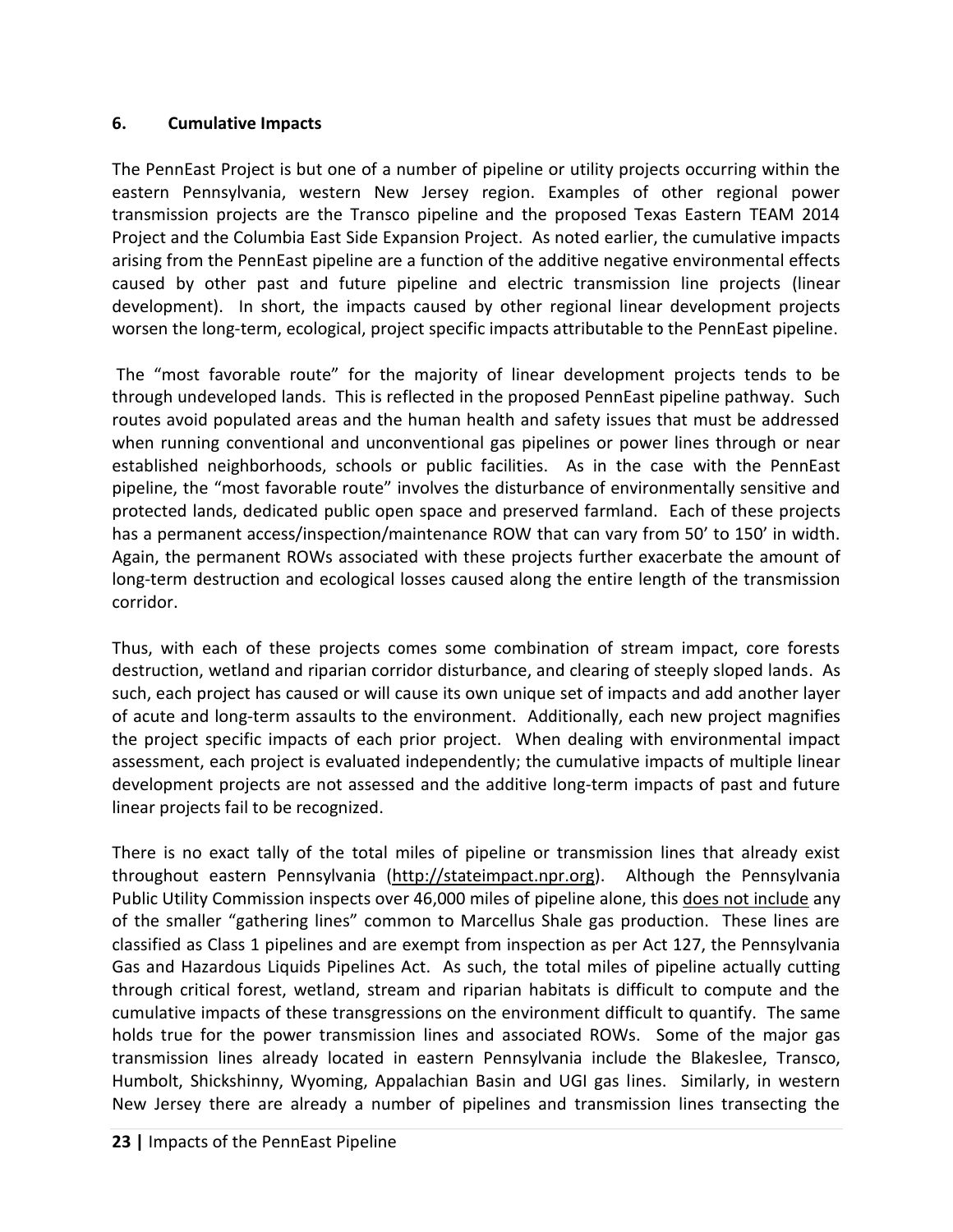State's sensitive forests, wetland, and streams as well as preserved farmland. These include the proposed Pilgrim Pipeline and the existing Algonquin, TGP, Transcontinental, Elizabethtown, and Texas Eastern gas lines. Add to this all of the large electrical transmission lines such as the Susquehanna-Roseland line, and it becomes clearly evident that the cumulative impacts of these linear development projects cannot be overlooked or underestimated. It is also obvious that the cumulative impacts of these projects will accelerate the long-term negative effects that come about due to the fragmentation of critical forest, wetland and riparian habitats.

Unfortunately such an in-depth analysis of the cumulative impacts is not a required element of most environmental impact analyses and as such normally fails to be discussed within a project's Environmental Assessment or Environmental Impact Statement. In fact even on a single project, the gas companies are inclined to bifurcate and segment projects in an attempt to lessen a project's total impact. This was most recently evidenced in a case brought by the Delaware Riverkeeper Network, New Jersey Chapter of the Sierra Club and the New Jersey Highlands Coalition against FERC and the Tennessee Gas Pipeline Company's Northeast Upgrade Project. In that case the United States Court of Appeals for the District of Columbia found that:

"In conducting its environmental review of the Northeast Project without considering the other connected, closely related, and interdependent projects on the Eastern Leg, FERC impermissibly segmented the environmental review in violation of NEPA. We also find that FERC's EA is deficient in its failure to include any meaningful analysis of the cumulative impacts of the upgrade projects."

As such, although a usually avoided and rarely conducted part of the environmental impact analysis, the cumulative impacts of past and future related projects merit analysis and discussion. Again, such analyses thus far are lacking in the impact analyses or assessments conducted to date of the PennEast pipeline.

#### **7. The Fallacy of Impact Mitigation**

The simple answer given to address the obvious acute construction impacts linked to land clearing and grading is to prepare a construction phase soil erosion and sediment control plan and then implement and maintain the measures identified in the plan over the course of the construction phase. However, soil erosion and sediment control plans represent the minimum that is required to control soil disturbance at a construction site and/or the offsite transport of soil and sediment. Soil erosion and sediment control measures focus on the containment of soil and sediment during the construction phase and then the stabilization of the soils after construction is completed. While preventative by design, these measures do not guarantee the prevention of the off-site transport of soil or sediment or that environments adjacent to the project site will be fully protected from any impacts. The limitations of soil erosion and sediment control plans are clearly recognized in PADEP's Erosion and Sediment Pollution Control Manual (Technical Guidance Number 363-2134-008, 2012), which states that measures and BMPs contained in the manual are "expected to achieve the regulatory standard of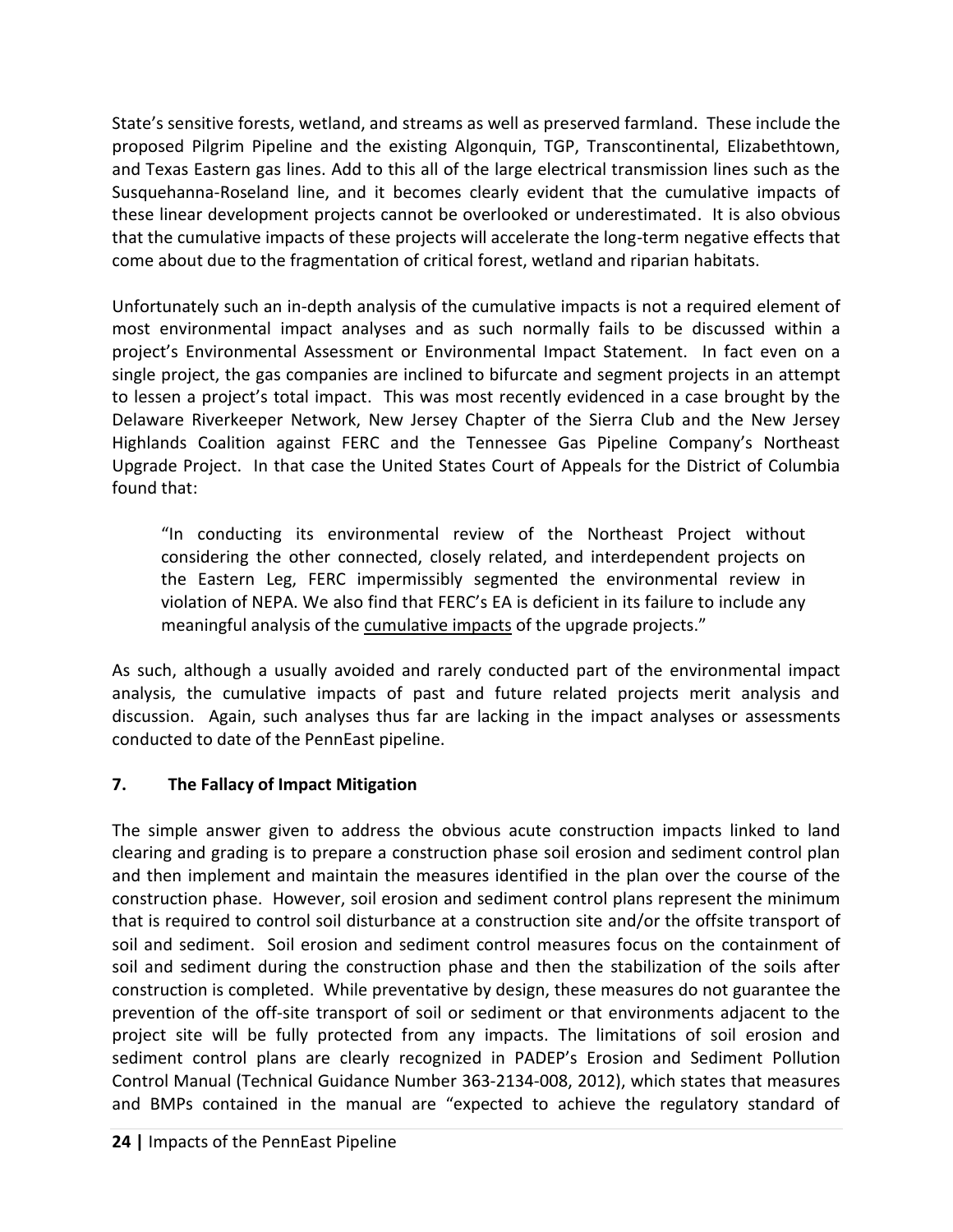minimizing the potential for accelerated erosion and sedimentation". The Manual also notes that "human activities…typically increase the rate of erosion to many times that which occurs naturally".

In the upland areas through which the pipeline traverses there will be the need to clear cut and remove a large number of densely growing, large trees. Some of this clear cutting will occur in core forest areas. The clear cutting of the trees at the scale needed for this project will create a major acute ecological problem (as addressed elsewhere in this paper). From the perspective of erosion, the logging activity associated with felling the trees and then removing them from the pipeline right-of-way creates an erosion problem that is much different than that caused by conventional development activity. First, unlike a typical development site there is no intrinsic infrastructure being created to facilitate the tree removal. This means additional clearing will be needed to create access roads and staging areas. Second, much of the upland work occurs in locales characterized by steep terrain. This increases the severity of the erosion problems caused by clear cutting. Third, the native soils in these steeper areas are also shallower and more fragile, and once exposed are more likely to erode and unlikely to be easily stabilized. Thus, although erosion and sediment control measures could be implemented, the topography of much of the area through which the pipeline transects will limit the effectiveness of those measures. Therefore, even with the best developed soil erosion and sediment control plan in place there will be sediment and soil erosion impacts given the scale of the project and the sensitivity of the environments traversed by the pipeline.

With this project the types of acute erosion problems that will be created are not limited to upland areas. Some of the more potentially severe acute and long-term impacts are those caused by the pipeline as it crosses through wetlands and streams. These areas are characterized by persistent standing water, actively flowing water or saturated soils. Such conditions present especially difficult conditions for the proper installation of erosion and sediment control measures. Such conditions also decrease the functionality of most erosion and sediment control measures, which by design are meant to work in dry environments. Those control measures intended to be used in wet environments often require the dewatering of the site to allow the measure to be installed or constructed. This in itself creates an impact to the stream or wetland ecosystem and resident organisms by significantly altering the hydrologic regime. Those measures intended to be used in wet conditions will not be able to fully prevent eroded or disturbed soil from being mobilized and transported down gradient, especially during storm events. There is also an increased need to inspect, re-install and maintain erosion control measures installed in wetland and stream environments. The repeated need to access the area to re-install or maintain the erosion control measures is problematic. By repeatedly accessing and working in the wetlands, stream corridor or buffer areas associated with either further increase the likelihood of erosion, sedimentation and acute environmental damage. Thus, although the pipeline plan may involve the implementation of erosion and sediment control measures, those measures will not be sufficient to protect the transected streams or wetlands from sedimentation damages. In fact, due to the need for repetitive maintenance the installed erosion and sediment control measures may actually exacerbate environmental damages and result in more sedimentation and siltation of these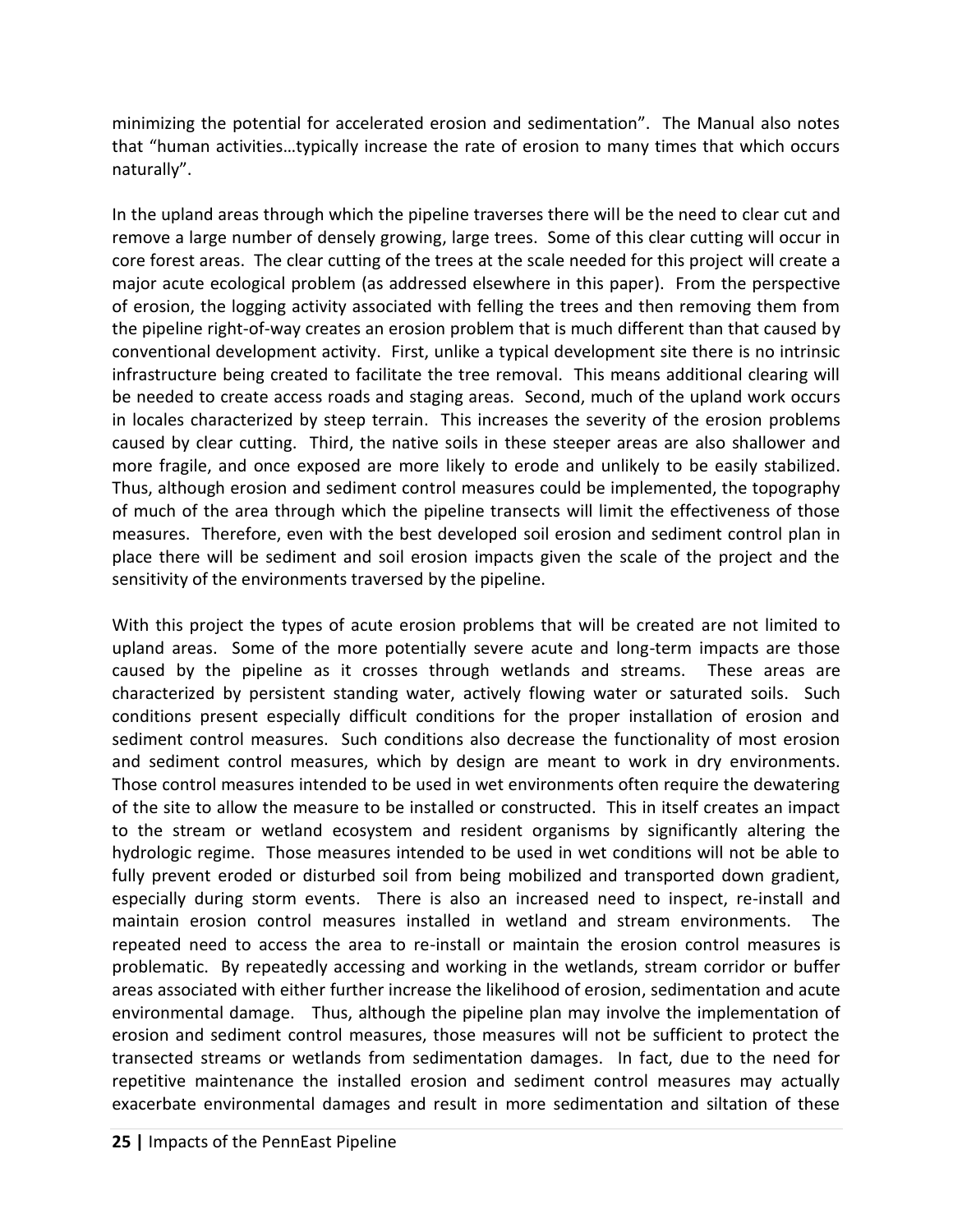environments. Clearly there is the need to implement proper erosion and sediment control measures, however when working within stream, wetland and riparian corridors the implementation of these measures and their maintenance need to be conducted in a manner consistent with the sensitively of these environments.

A major problem with sedimentation, increased turbidity and siltation in aquatic and wetland environments is the impact this has on the resident biota. Excessive suspended sediments in the water column or prolonged periods of elevated turbidity will directly affect the spawning success of many organisms and impact the feeding of a wide variety of filter feeding species. While these impacts can be damaging at any time of year, the severity is magnified significantly during these ecologically critical times of year. Because different species rely on these streams at different times of year for spawning, nursery or feeding habitat, "working around" certain times of year is not an option.

As noted above, along with the pipeline there will be the need to construct a number of major interconnects and a large compressor station, all of which represent additional large land disturbances. There will also be the need to construct both temporary construction roads and permanent access and maintenance roads, which will further add to the amount of site disturbance and create additional opportunities for soil erosion. Another group of erosion problems will arise as a result of the construction and maintenance of temporary sedimentation basins and dewatering basins. This will again result in more land disturbance and additional opportunities for erosion and sedimentation impacts.

Another erosion problem that has been overlooked is that associated with the excavation and maintenance of the pipe trench. The trench needs to be deep enough to accommodate the pipe, bedding material and cover material. This means in areas where there is shallow depth to groundwater there will be the need to dewater the trench during the construction phase. Until the pipe is placed in the trench and the trench is backfilled, the trench will need to be maintained in a dewatered state between storm events. The repeated flooding and dewatering of the pipe trench resulted in significant turbidity and sedimentation impacts to wetlands and surface waters located with or adjacent to the TGP Pipeline construction zone.

The inadequacies of mitigation also relate to the restoration of each stream that will be crossed as part of the pipeline's construction. Directional boring will be limited to the crossings affecting the Lehigh River, Susquehanna River and Delaware River. A simple "dig and drop" approach will be used by PennEast to traverse the 80+ smaller order, high quality streams. At each of these crossing, some means will need to be implemented to divert flow around the project area and keep the pipe trench dewatered. Again, the trench depth will be at least 5-6 feet below existing stream grade, and could be even deeper to avoid thermal impacts to the stream or to protect the pipe from high-energy event scour and exposure. Overall, this type of construction is very disruptive to the stream and will negatively affect its ecological functionality. The current mitigative measures planned by PennEast, while perhaps addressing short-term erosion and sedimentation impacts, do nothing to restore the streams to their predevelopment ecological complexity and functionality. In order to justifiably state that the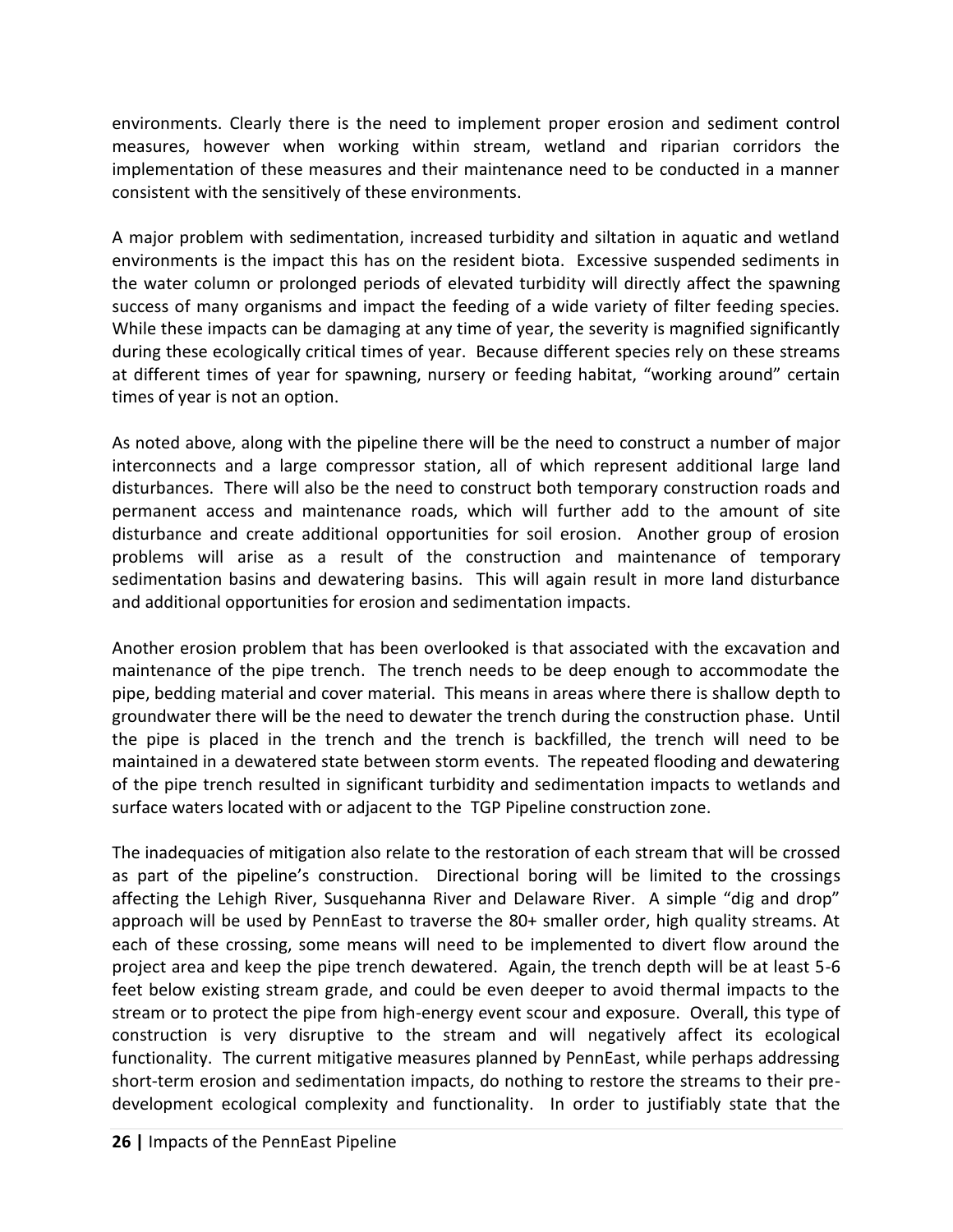pipeline has caused "no impact", at each stream crossing the subject stream must have its stream channel restored to the pre-construction width, depth, slope and substrate. The restored substrate would also have to mirror the pre-construction composition of the streambed and bank materials and condition, including restoration of the kind, quantity and quality of rock, sediment, woody debris and vegetation. Additionally, the stream's restoration must allow for natural channel migrations, flows, sediment transport, and stream channel evolutions typical of natural stream flows. None of the mitigation plans submitted to date by PennEast address these issues or demonstrate the ability to fully restore the streams to preconstruction conditions.

The fact is that the mitigation does not require a return to a pre-construction state, but rather only requires that the minimum, basic requirements stated in the regulations are satisfied. For example with respect to the recently completed Leidy pipeline, TGP offered the following:

"Because the waterbody crossings would be completed in accordance with site-specific measures that may be required by State permitting agencies or the Army Corps of Engineers, we conclude that impacts on waterbodies would be minor and temporary".

The fallacy with this is that the lack of impact is predicted on the assumption the regulatory required mitigation will result in the stream being fully restored to its pre-construction state. That is never the case. Additionally, pipeline projects have had a very bad history of failed mitigation (NYSP, undated). These failures only reinforce that the proposed level of mitigation for stream and wetland crossings not only fail to return the stream or wetland to preconstruction standards but is difficult to achieve.

#### **8. Bibliography**

Anderson PG, Fraikin CGJ, Chandler TJ. 1998. Natural gas pipeline crossing of a coldwater stream: impacts and recovery. Proceedings of the International Pipeline Conference. Vol. 2. American Society of Mechanical Engineers, June 7–11, 1998, Calgary, Alberta. p. 1013–1020.

Angermeier, P., A. Wheeler, and A. Rosenberger. 2004. A conceptual framework for assessing impacts of roads on aquatic biota. Fisheries 29(2):19-29.

Baxter, C.V., C.A. Frissell, and F.R. Hauer. 1999. Geomorphology, logging roads and the distribution of bull trout *(Salvelinus confluentus)* spawning in a forested river basin: implications for management and conservation. *Transactions of the American Fisheries Society,* 128:854- 867.

Cunjack, R.A. 1996. Winter habitat of selected stream fishes and potential impacts from land use activity. Canadian Journal of Fisheries and Aquatic Sciences 53(Supplement 1): 267-282.

Czech, B., P.R. Krausman, and P.K. Devers. 2000. Economic associations among causes of species endangerment in the United States. BioScience 50: 593-601.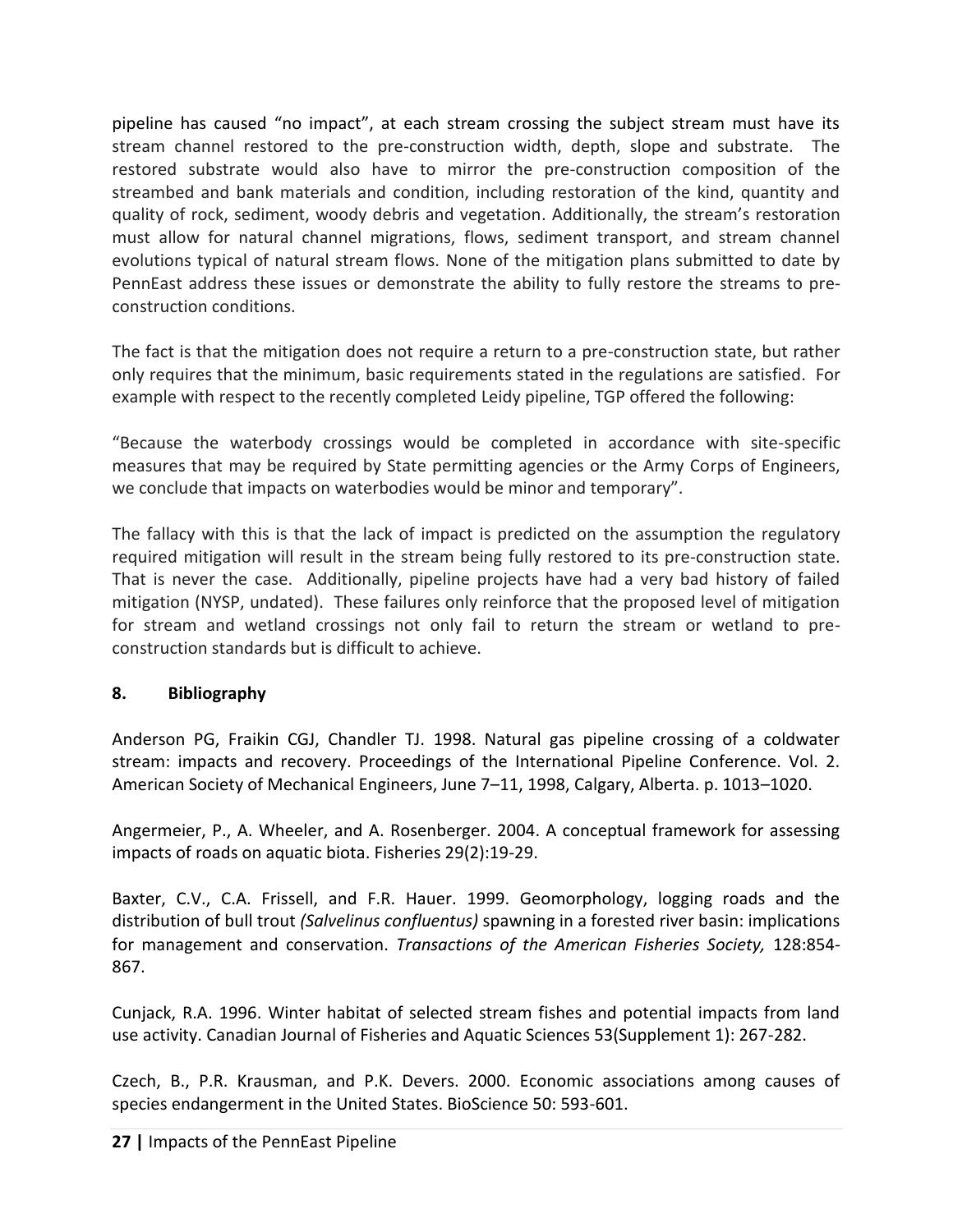Fogg, J. and H. Hadley. 2007. Hydraulic considerations for pipelines crossing stream channels. Technical Note 423. BLM/ST/ST-07/007+2880. U.S. Department of the Interior, Bureau of Land Management, National Science and Technology Center, Denver, CO. 20 pp. *<http://www.blm.gov/nstc/library/techno2.htm>*.

Forman, R. T. T. 2004. Road ecology's promise: What's around the bend? Environment 46:8-21.

Franklin, A.B, B. R. Noon, and T. L. George. 2002. What Is Habitat Fragmentation? Studies in Avian Biology No. 25:20-29.

Gucinski, H., M. J. Furniss, R. R. Ziemer, and M. H. Brookes. 2001. Forest roads: A synthesis of scientific information. Gen. Tech. Rep. PNWGTR-509. U.S. Department of Agriculture, Forest Service, Pacific Northwest Research Station, Portland, OR. 103 pp.

NEPA, 40 CFR. et. seq.

Newcombe, C.P. and D.D. MacDonald. 1991. Effects of Suspended Sediments on Aquatic Ecosystems. North American Journal of Fisheries Management 11: 72-82.

Newcombe, C. P. and J. O. T. Jensen. 1996. Channel suspended sediment and fisheries: a synthesis for quantitative assessment of risk and impact. North American Journal of Fisheries Management 16(4):693-719.

N.J.A.C. 2:90-1 et seq. 2014. Soil Erosion and Sediment Control Act Rules (Statutory Authority, N.J.S.A. 4:24-39 et seq.)

N.J.A.C. 7:9B. 2009. New Jersey Surface Water Quality Standards (Statutory Authority: N.J.S.A. 58:10A-1 et seq., 58:11A-1 et seq. and 13:1D-1 et seq.)

New Jersey State Soil Conservation Committee. 2014. Standards For Soil Erosion and Sediment Control in New Jersey.

New York State Parks. K. Terbush, L. Bogan, and M. Spargo, NYSOPRHP Environmental Management Bureau. Stream monitoring to identify impacts of oil and gas drilling in Allegany State Park watersheds.

http://nysparks.com/environment/documents/NortheastAssociation/StreamMonitoringIdentif yImpactsOilGasWellDrillingAlleganyStateParksWatersheds.pdf

PennEast. 2014. Pipeline Construction Fact Sheet.

PADEP. 2012. Erosion and Sediment Pollution Control Program Manual, Report #363-2134-008, Department of Environmental Protection, Bureau of Waterways Engineering and Wetlands.